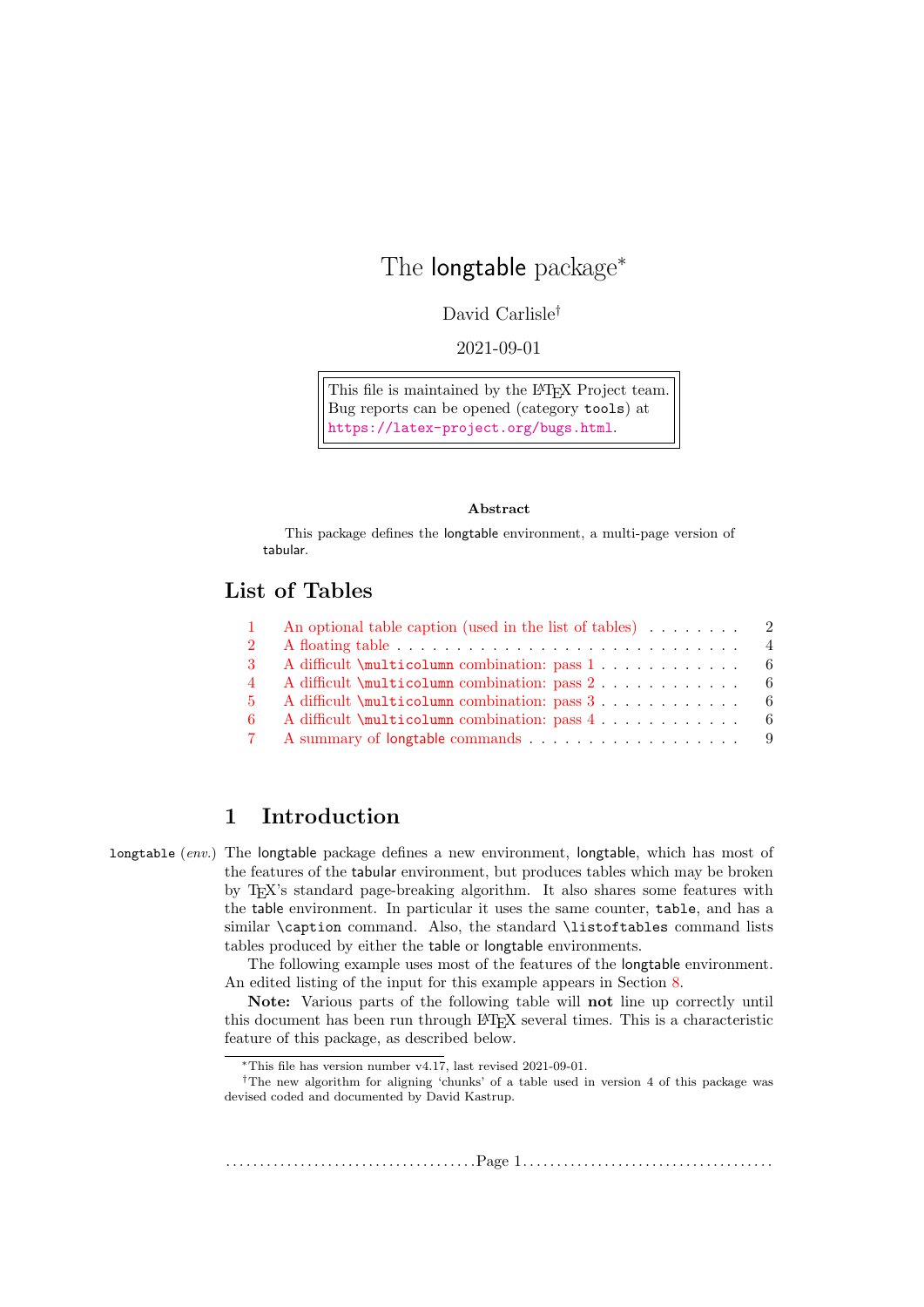<span id="page-1-0"></span>

| $\overline{\ast}$ | This part appears at the top of the table  |                      |
|-------------------|--------------------------------------------|----------------------|
| $\ast$            | FIRST                                      | <b>SECOND</b>        |
| ₮                 | longtable columns are specified            | in the               |
| $\ast$            | same way as in the tabular                 | environment.         |
| ∗                 | $@{*}r  p{1in}@{*}$                        | in this case.        |
| ∗                 | Each row ends with a                       | $\setminus$ command. |
| ∗                 | The $\setminus \mathcal{C}$ command has an | optional             |
| $\ast$            | argument, just as in                       | the                  |
| $\ast$            | tabular                                    | environment.         |
| ∗                 | See the effect of $\Upsilon$ [10pt]        | ?                    |
| ∗                 | Lots of lines                              | like this.           |
| ∗                 | Lots of lines                              | like this.           |
| ∗                 | Lots of lines                              | like this.           |
| $\ast$            | Lots of lines                              | like this.           |
| $\ast$            | Also \hline may be used,                   | as in tabular.       |
| $\ast$            | That was a \hline                          |                      |
| ₮                 | That was \hline\hline                      |                      |
|                   | This is a \multicolumn $\{2\}\{  c  \}$    |                      |
| ∗                 | If a page break occurs at a \hine then     | a line is drawn      |
| ∗                 | at the bottom of one page and at the       | top of the next.     |
| $\ast$            | The [t] [b] [c] argument of tabular        | can not be used.     |
| ∗                 | The optional argument may be one of        | [1] [r] [c]          |
| ∗                 | to specify whether the table should be     | adjusted             |
| ∗                 | to the left, right                         | or centrally.        |
| $\ast$            | Lots of lines                              | like this.           |
| ∗                 | Lots of lines                              | like this.           |
| ∗                 | Lots of lines                              | like this.           |
| ∗                 | Lots of lines                              | like this.           |
| ∗                 | Lots of lines                              | like this.           |
| ∗                 | Lots of lines                              | like this.           |
| ∗                 | Lots of lines                              | like this.           |
| ∗                 | Lots of lines                              | like this.           |
| ∗                 | Lots of lines                              | like this.           |
| ∗                 | Lots of lines                              | like this.           |
| $\ast$            | Lots of lines                              | like this.           |
| ∗                 | Lots of lines                              | like this.           |
| $\ast$            | Lots of lines                              | like this.           |
| $\ast$<br>∗       | Lots of lines                              | like this.           |
| ∗                 | Lots of lines                              | like this.           |
| ∗                 | Lots of lines                              | like this.           |
| ∗                 | Lots of lines                              | like this.           |
| $\ast$            | Lots of lines                              | like this.           |
| $\ast$            | Lots of lines                              | like this.           |
| $\ast$            | Lots of lines                              | like this.           |
|                   | This goes at the                           | bottom.              |

# Table 1: A long table

. . . . . . . . . . . . . . . . . . . . . . . . . . . . . . . . . . . . .Page 2. . . . . . . . . . . . . . . . . . . . . . . . . . . . . . . . . . . . .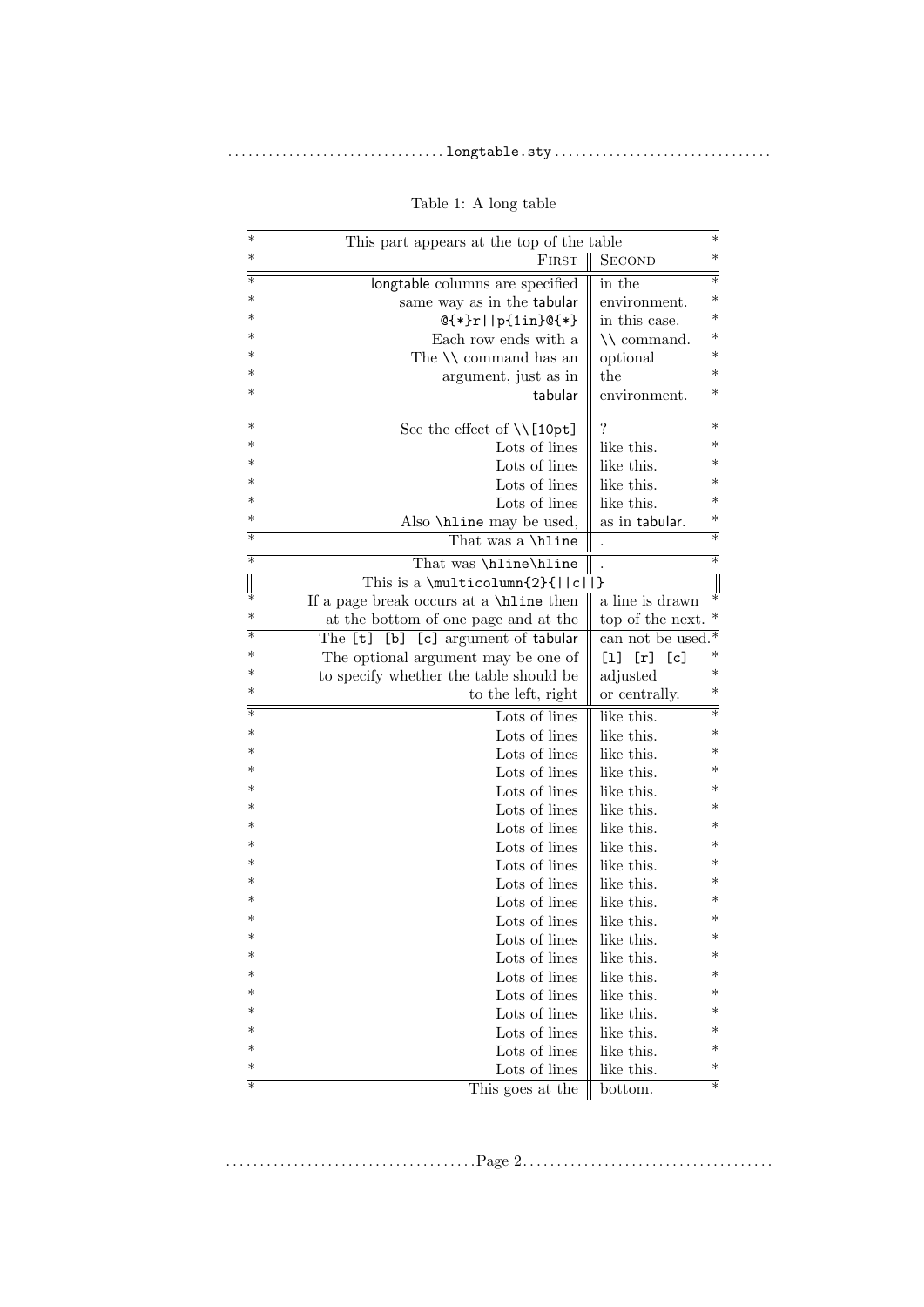| $\ast$<br>$^\ast$<br>First<br>Second<br>*Some lines may take up a lot of space, like this:<br>This last*<br>column is a " $p$ "<br>column so this<br>"row" of the<br>table can take<br>up several lines.<br>Note however<br>that TFX will<br>never break a<br>page within<br>such a row.<br>Page breaks<br>only occur<br>between rows of<br>the table or at<br>\hline |
|-----------------------------------------------------------------------------------------------------------------------------------------------------------------------------------------------------------------------------------------------------------------------------------------------------------------------------------------------------------------------|
|                                                                                                                                                                                                                                                                                                                                                                       |
|                                                                                                                                                                                                                                                                                                                                                                       |
|                                                                                                                                                                                                                                                                                                                                                                       |
|                                                                                                                                                                                                                                                                                                                                                                       |
|                                                                                                                                                                                                                                                                                                                                                                       |
|                                                                                                                                                                                                                                                                                                                                                                       |
|                                                                                                                                                                                                                                                                                                                                                                       |
|                                                                                                                                                                                                                                                                                                                                                                       |
|                                                                                                                                                                                                                                                                                                                                                                       |
|                                                                                                                                                                                                                                                                                                                                                                       |
|                                                                                                                                                                                                                                                                                                                                                                       |
|                                                                                                                                                                                                                                                                                                                                                                       |
|                                                                                                                                                                                                                                                                                                                                                                       |
|                                                                                                                                                                                                                                                                                                                                                                       |
|                                                                                                                                                                                                                                                                                                                                                                       |
|                                                                                                                                                                                                                                                                                                                                                                       |
|                                                                                                                                                                                                                                                                                                                                                                       |
| commands.<br>$\ast$<br>∗<br>Lots of lines<br>like this.                                                                                                                                                                                                                                                                                                               |
| $\ast$<br>$^\ast$<br>Lots of lines<br>like this.                                                                                                                                                                                                                                                                                                                      |
| $^\ast$<br>$\ast$<br>Lots of lines<br>like this.                                                                                                                                                                                                                                                                                                                      |
| $\ast$<br>∗<br>Lots of lines<br>like this.                                                                                                                                                                                                                                                                                                                            |
| $^\ast$<br>$\ast$<br>Lots of lines<br>like this.                                                                                                                                                                                                                                                                                                                      |
| $\ast$<br>Lots of lines<br>∗<br>like this.                                                                                                                                                                                                                                                                                                                            |
| ∗<br>Lots of lines<br>∗<br>like this.                                                                                                                                                                                                                                                                                                                                 |
| $\ast$<br>$\ast$<br>$\text{Lots}^1$ of lines<br>like this.                                                                                                                                                                                                                                                                                                            |
| $\ast$<br>like this <sup>2</sup><br>∗<br>Lots of lines                                                                                                                                                                                                                                                                                                                |
| ₮<br>$\ast$<br>Lots of lines<br>like this.                                                                                                                                                                                                                                                                                                                            |
| $\ast$<br>Lots of lines<br>∗<br>like this.                                                                                                                                                                                                                                                                                                                            |
| ∓<br>∗<br>These lines will<br>appear                                                                                                                                                                                                                                                                                                                                  |
| $\ast$<br>$\ast$<br>in place of the<br>usual foot                                                                                                                                                                                                                                                                                                                     |
| $\ast$<br>$\ast$<br>at the end<br>of the table                                                                                                                                                                                                                                                                                                                        |

Table 1: (continued)

# 2 Chunk Size

LTchunksize In order to TEX multi-page tables, it is necessary to break up the table into smaller chunks, so that TEX does not have to keep everything in memory at one time. By default longtable uses 20 rows per chunk, but this can be set by the user, with e.g., \setcounter{LTchunksize}{10}. [3](#page-2-2) These chunks do not affect page breaking, thus if you are using a T<sub>EX</sub> with a lot of memory, you can set LTchunksize to be several pages of the table. TEX will run faster with a large LTchunksize.

. . . . . . . . . . . . . . . . . . . . . . . . . . . . . . . . . . . . .Page 3. . . . . . . . . . . . . . . . . . . . . . . . . . . . . . . . . . . . .

<span id="page-2-0"></span> $\rm ^1This$  is a footnote.

<span id="page-2-1"></span><sup>2</sup> longtable takes special precautions, so that footnotes may also be used in 'p' columns.

<span id="page-2-2"></span> $3$ You can also use the plain TEX syntax  $\L$ Tchunksize=10.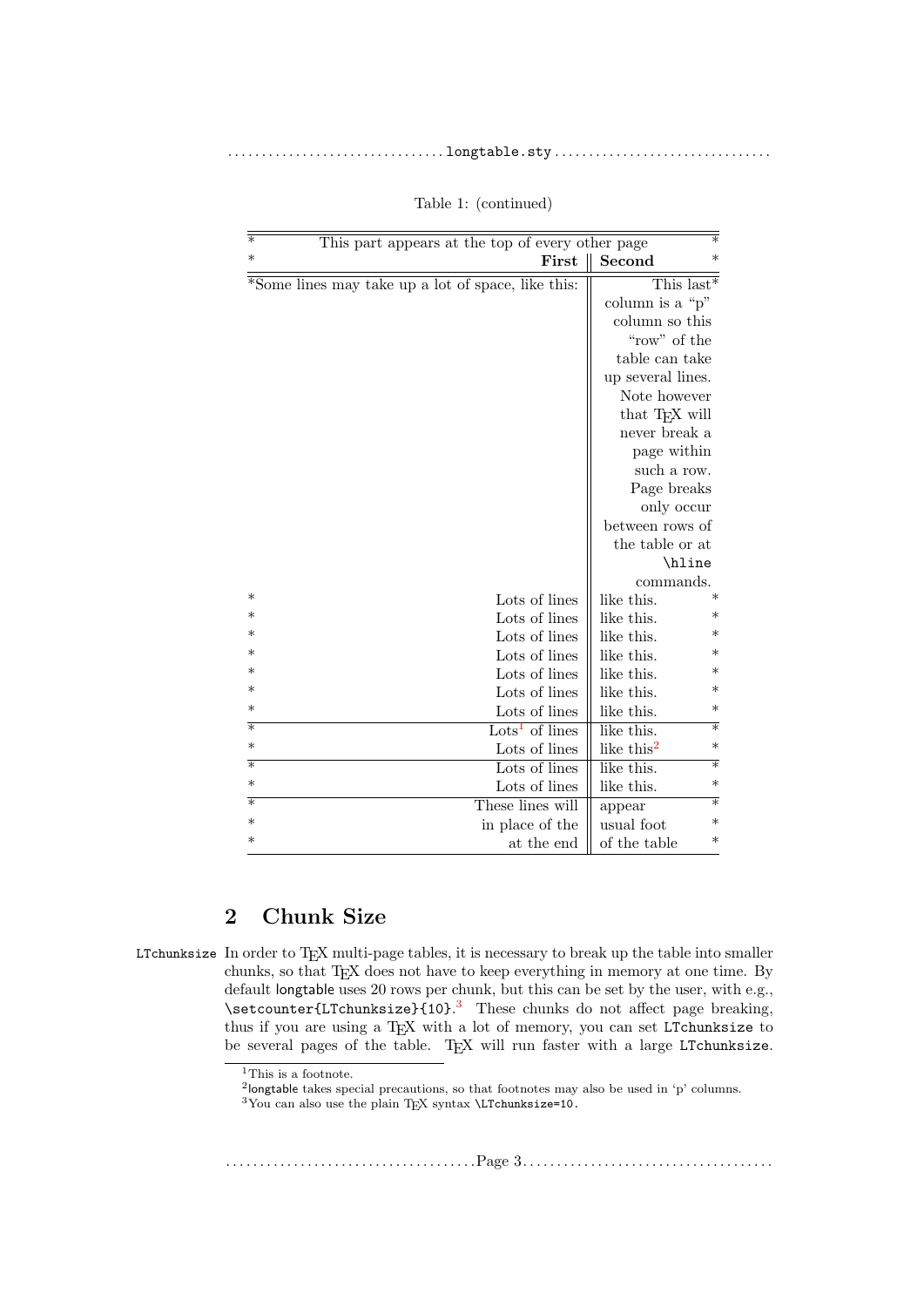|        | tabular    | environment |
|--------|------------|-------------|
| within | a floating | l table     |

<span id="page-3-0"></span>Table 2: A floating table

However, if necessary, longtable can work with LTchunksize set to 1, in which case the memory taken up is negligible. Note that if you use the commands for setting the table head or foot (see below), the LTchunksize must be at least as large as the number of rows in each of the head or foot sections.

This document specifies \setcounter{LTchunksize}{200}. If you look at the previous table, after the first run of LATEX you will see that various parts of the table do not line up. LATEX will also have printed a warning that the column widths had changed. longtable writes information onto the .aux file, so that it can line up the different chunks. Prior to version 4 of this package, this information was not used unless a **\setlongtables** command was issued, however, now the information is always used, using a new algorithm<sup>[4](#page-3-1)</sup> and so  $\setminus$  setlongtables is no longer needed. It is defined (but does nothing) for the benefit of old documents that use it.

# 3 Captions and Headings

|          | At the start of the table one may specify lines which are to appear at the top                          |
|----------|---------------------------------------------------------------------------------------------------------|
|          | \endhead of every page (under the headline, but before the other lines of the table). The               |
|          | lines are entered as normal, but the last $\setminus \mathcal{E}$ command is replaced by a $\end{math}$ |
|          | \endfirsthead command. If the first page should have a different heading, then this should be           |
|          | entered in the same way, and terminated with the <b>\endfirsthead</b> command. The                      |
|          | LTchunksize should be at least as large as the number of rows in the heading.                           |
|          | \endfoot There are also \endfoot and \endlastfoot commands which are used in the same                   |
|          | \endlastfoot way (at the <i>start</i> of the table) to specify rows (or an \hline) to appear at the     |
|          | bottom of each page. In certain situations, you may want to place lines which                           |
|          | logically belong in the table body at the end of the firsthead, or the beginning of                     |
|          | the last foot. This helps to control which lines appear on the first and last page of                   |
|          | the table.                                                                                              |
| \caption | The $\operatorname{cap} \{ \dots \}$ command is essentially equivalent to                               |
|          | \multicolumn{n}{c}{\parbox{\LTcapwidth}{}}                                                              |
|          | where <b>n</b> is the number of columns of the table. You may set the width of the                      |
|          | caption with a command such as \setlength{\LTcapwidth}{2in} in the pream-                               |
|          | ble of your document. The default is 4in. \caption also writes the information                          |
|          | to produce an entry in the list of tables. As with the <b>\caption</b> command in the                   |
|          | figure and table environments, an optional argument specifies the text to appear                        |
|          | in the list of tables if this is different from the text to appear in the caption. Thus                 |
|          | the caption for table 1 was specified as \caption [An optional table caption                            |
|          | (used in the list of tables)]{A long table\label{long}}.                                                |
|          |                                                                                                         |

You may wish the caption on later pages to be different to that on the first page. In this case put the \caption command in the first heading, and put a subsidiary caption in a \caption[] command in the main heading. If the optional argument to \caption is empty, no entry is made in the list of tables. Alternatively, if

. . . . . . . . . . . . . . . . . . . . . . . . . . . . . . . . . . . . .Page 4. . . . . . . . . . . . . . . . . . . . . . . . . . . . . . . . . . . . .

<span id="page-3-1"></span><sup>4</sup>Due to David Kastrup.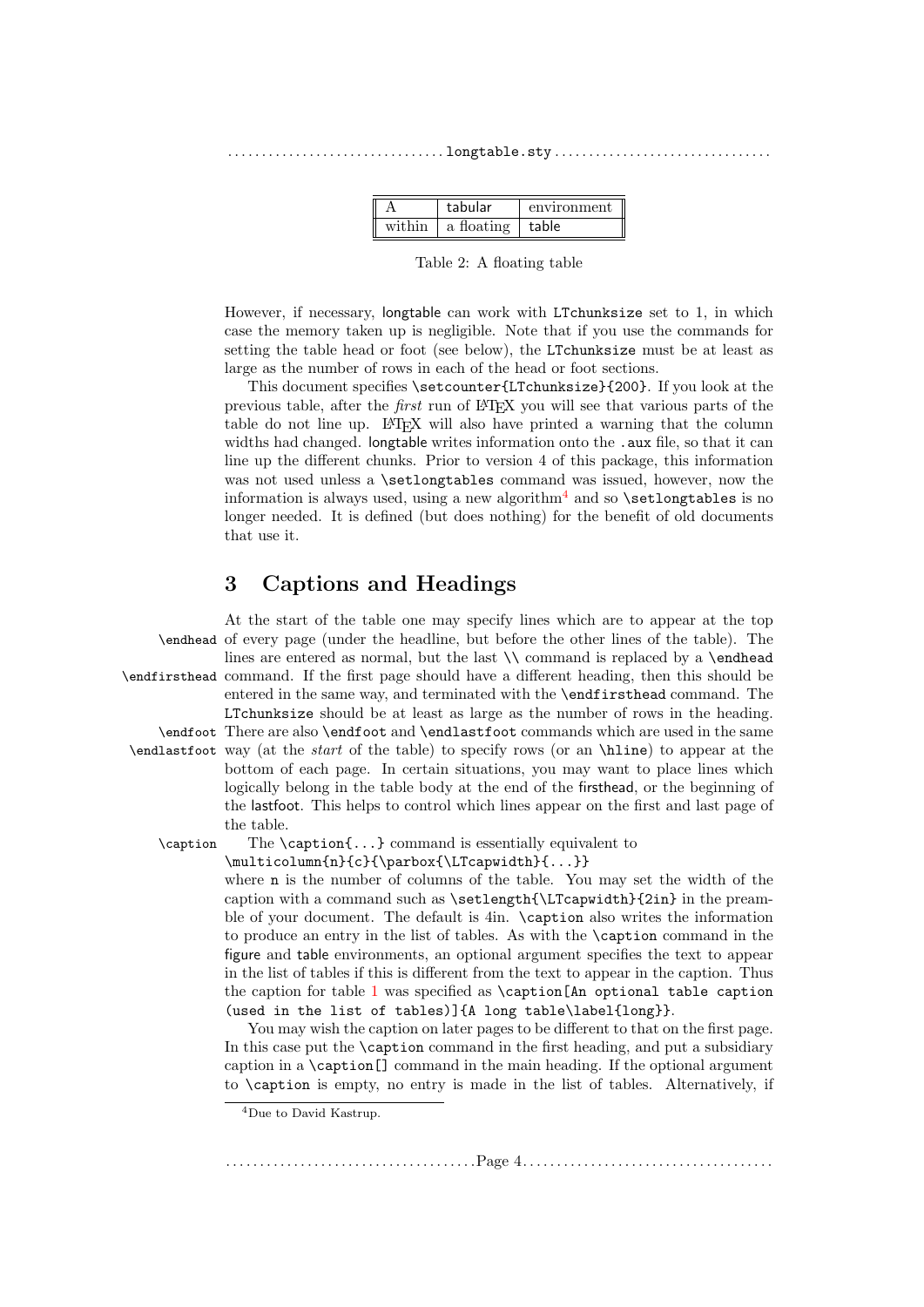you do not want the table number to be printed each time, use the \caption\* command.

The captions are set based on the code for the article class. If you have redefined the standard \@makecaption command to produce a different format for the captions, you may need to make similar changes to the longtable version, \LT@makecaption. See the code section for more details.

A more convenient method of customising captions is given by the caption(2) package, which provides commands for customising captions, and arranges that the captions in standard environments, and many environments provided by packages (including longtable) are modified in a compatible manner.

You may use the **\label** command so that you can cross reference longtables with \ref. Note however, that the \label command should not be used in a heading that may appear more than once. Place it either in the firsthead, or in the body of the table. It should not be the first command in any entry.

## 4 Multicolumn entries

The \multicolumn command may be used in longtable in exactly the same way as for tabular. So you may want to skip this section, which is rather technical, however coping with \multicolumn is one of the main problems for an environment such as longtable. The main effect that a user will see is that certain combinations of \multicolumn entries will result in a document needing more runs of LATEX before the various 'chunks' of a table align.

The examples in this section are set with LTchunksize set to the minimum value of one, to demonstrate the effects when \multicolumn entries occur in different chunks.

Consider Table [3.](#page-5-0) In the second chunk, longtable sees the wide multicolumn entry. At this point it thinks that the first two columns are very narrow. All the width of the multicolumn entry is assumed to be in the third column. (This is a 'feature' of TEX's primitive \halign command.) longtable then passes the information that there is a wide third column to the later chunks, with the result that the first pass over the table is too wide.

If the 'saved row' from this first pass was re-inserted into the table on the next pass, the table would line up in two passes, but would be much two wide.

\kill The solution to this problem used in Versions 1 and 2, was to use a \kill line. If a line is  $\kappa$  by using  $\kappa$  than  $\lambda$  at the end of the line, it is used in calculating column widths, but removed from the final table. Thus entering \killed copies of the last two rows before the wide multicolumn entry would mean that \halign 'saw' the wide entries in the first two columns, and so would not widen the third column by so much to make room for the multicolumn entry.

In Version 3, a new solution was introduced. If the saved row in the .aux file was not being used, longtable used a special 'draft' form of \multicolumn, this modified the definition, so the spanning entry was never considered to be wider than the columns it spanned. So after the first pass, the .aux file stored the widest normal entry for each column, no column was widened due to \spanned columns. By default longtable ignored the .aux file, and so each run of  $L^4T_FX$ was considered a first pass. Once the **\setlongtables** declaration was given, the saved row in the .aux file, and the proper definition of \multicolumn were

. . . . . . . . . . . . . . . . . . . . . . . . . . . . . . . . . . . . .Page 5. . . . . . . . . . . . . . . . . . . . . . . . . . . . . . . . . . . . .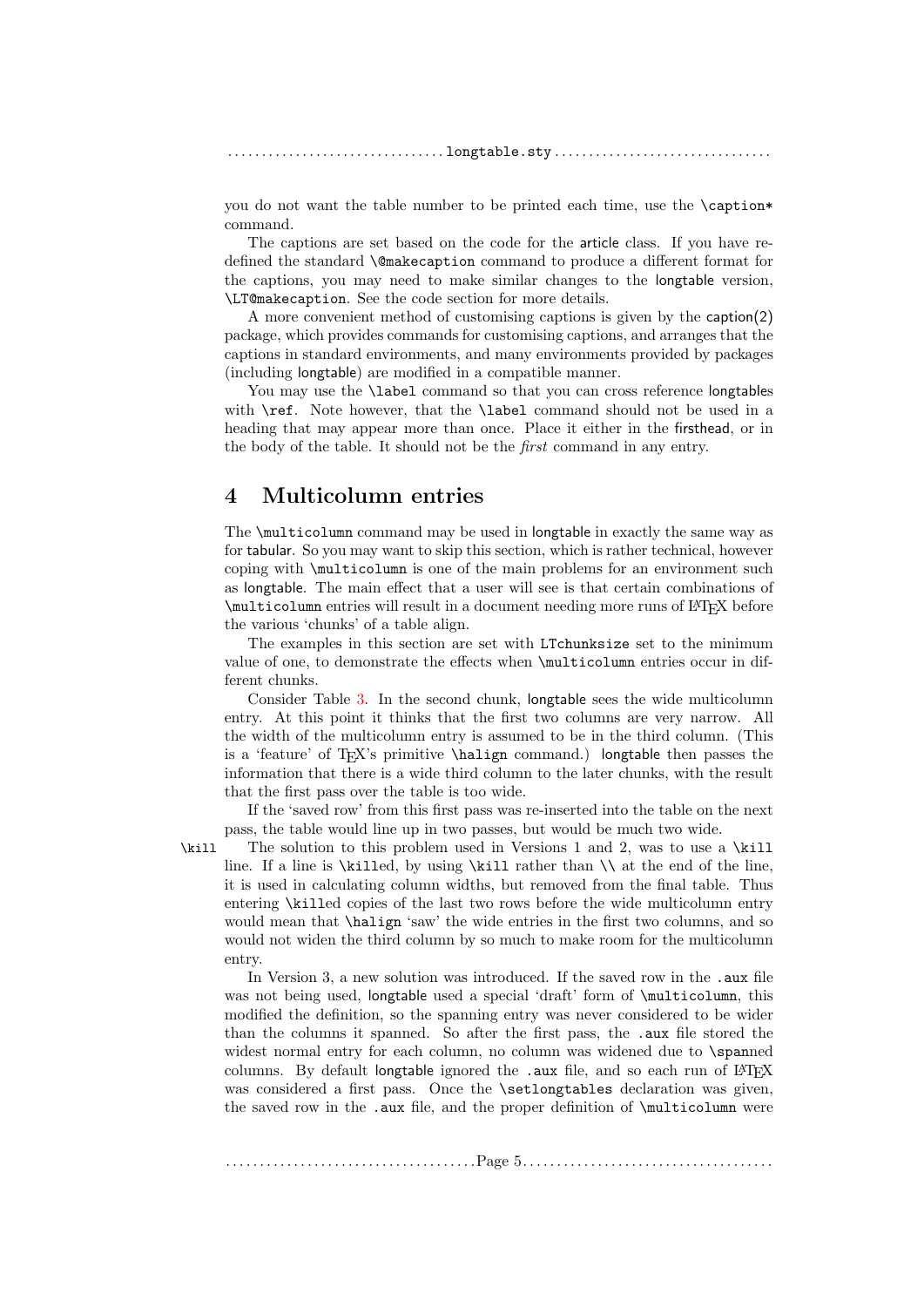Table 3: A difficult \multicolumn combination: pass 1

<span id="page-5-0"></span>

| $1 \mid 2 \mid 3$ |                                 |  |
|-------------------|---------------------------------|--|
|                   | wide multicolumn spanning $1-3$ |  |
|                   | multicolumn $1-2$               |  |
| wide 1            |                                 |  |

<span id="page-5-1"></span>Table 4: A difficult \multicolumn combination: pass 2

ן

|        | wide multicolumn spanning $1-3$ |  |
|--------|---------------------------------|--|
|        | multicolumn $1-2$               |  |
| wide 1 |                                 |  |

Table 5: A difficult **\multicolumn** combination: pass 3

<span id="page-5-2"></span>

|                   |  | wide multicolumn spanning $1-3$ |
|-------------------|--|---------------------------------|
| multicolumn $1-2$ |  |                                 |
| wide 1            |  |                                 |

Table 6: A difficult **\multicolumn** combination: pass 4

<span id="page-5-3"></span>

| wide multicolumn spanning $1-3$ |  |  |
|---------------------------------|--|--|
| multicolumn $1-2$               |  |  |
| wide 1                          |  |  |

. . . . . . . . . . . . . . . . . . . . . . . . . . . . . . . . . . . . .Page 6. . . . . . . . . . . . . . . . . . . . . . . . . . . . . . . . . . . . .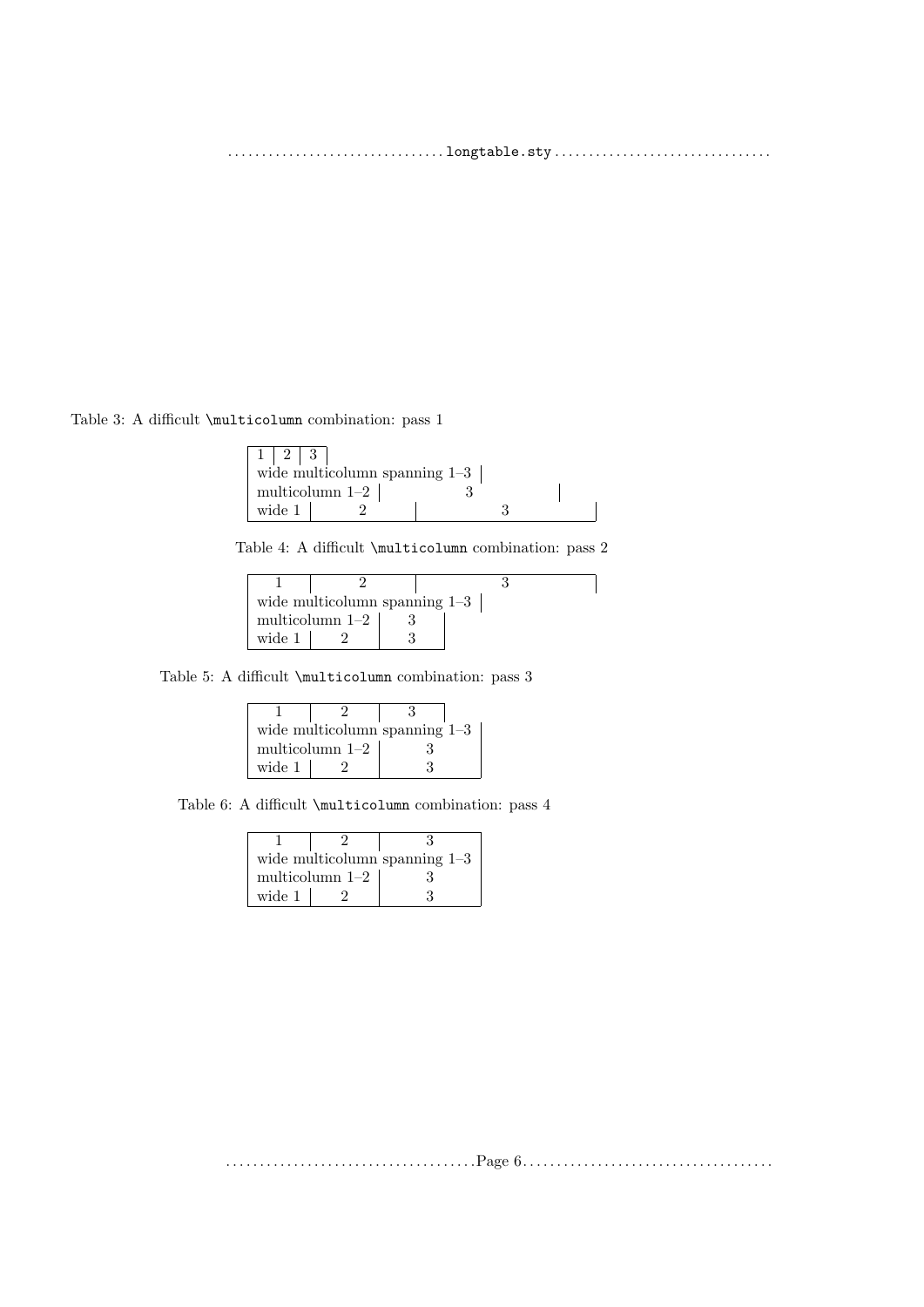used. If any \multicolumn entry caused one of the columns to be widened, this information could not be passed back to earlier chunks, and so the table would not correctly line up until the third pass. This algorithm always converged in three passes as described above, but in examples such as the ones in Tables [3–](#page-5-0)[6,](#page-5-3) the final widths were not optimal as the width of column 2, which is determined by a \multicolumn entry was not known when the final width for column 3 was fixed, due to the fact that both \multicolumn commands were switched from 'draft' mode to 'normal' mode at the same time.

Version 4 alleviates the problem considerably. The first pass of the table will indeed have the third column much too wide. However, on the next pass longtable will notice the error and reduce the column width accordingly. If this has to propagate to chunks before the \multicolumn one, an additional pass will, of course, be needed. It is possible to construct tables where this rippling up of the correct widths takes several passes to 'converge' and produce a table with all chunks aligned. However in order to need many passes one needs to construct a table with many overlapping \multicolumn entries, all being wider than the natural widths of the columns they span, and all occurring in different chunks. In the typical case the algorithm will converge after three or four passes, and, the benefits of not needing to edit the document before the final run to add \setlongtables, and the better choice of final column widths in the case of multiple \multicolumn entries will hopefully more than pay for the extra passes that may possibly be needed.

So Table [3](#page-5-0) converges after 4 passes, as seen in Table [6.](#page-5-3)

You can still speed the convergence by introducing judicious  $\lambda$ ill lines, if you happen to have constellations like the above.

If you object even to LATEX-ing a file twice, you should make the first line of every longtable a \kill line that contains the widest entry to be used in each column. All chunks will then line up on the first pass.

# 5 Adjustment

The optional argument of longtable controls the horizontal alignment of the table. The possible options are  $[c]$ ,  $[r]$  and  $[1]$ , for centring, right and left adjustment, \LTleft respectively. Normally centring is the default, but this document specifies

```
\LTright
```

```
\setlength\LTleft\parindent
\setlength\LTright\fill
```
in the preamble, which means that the tables are set flush left, but indented by the usual paragraph indentation. Any lengths can be specified for these two parameters, but at least one of them should be a rubber length so that it fills up the width of the page, unless rubber lengths are added between the columns using the \extracolsep command. For instance

```
\begin{tabular*}{\textwidth}{@{\extracolsep{...}}...}
```
produces a full width table, to get a similar effect with longtable specify

```
\setlength\LTleft{0pt}
\setlength\LTright{0pt}
\begin{longtable}{@{\extracolsep{...}}...}
```
. . . . . . . . . . . . . . . . . . . . . . . . . . . . . . . . . . . . .Page 7. . . . . . . . . . . . . . . . . . . . . . . . . . . . . . . . . . . . .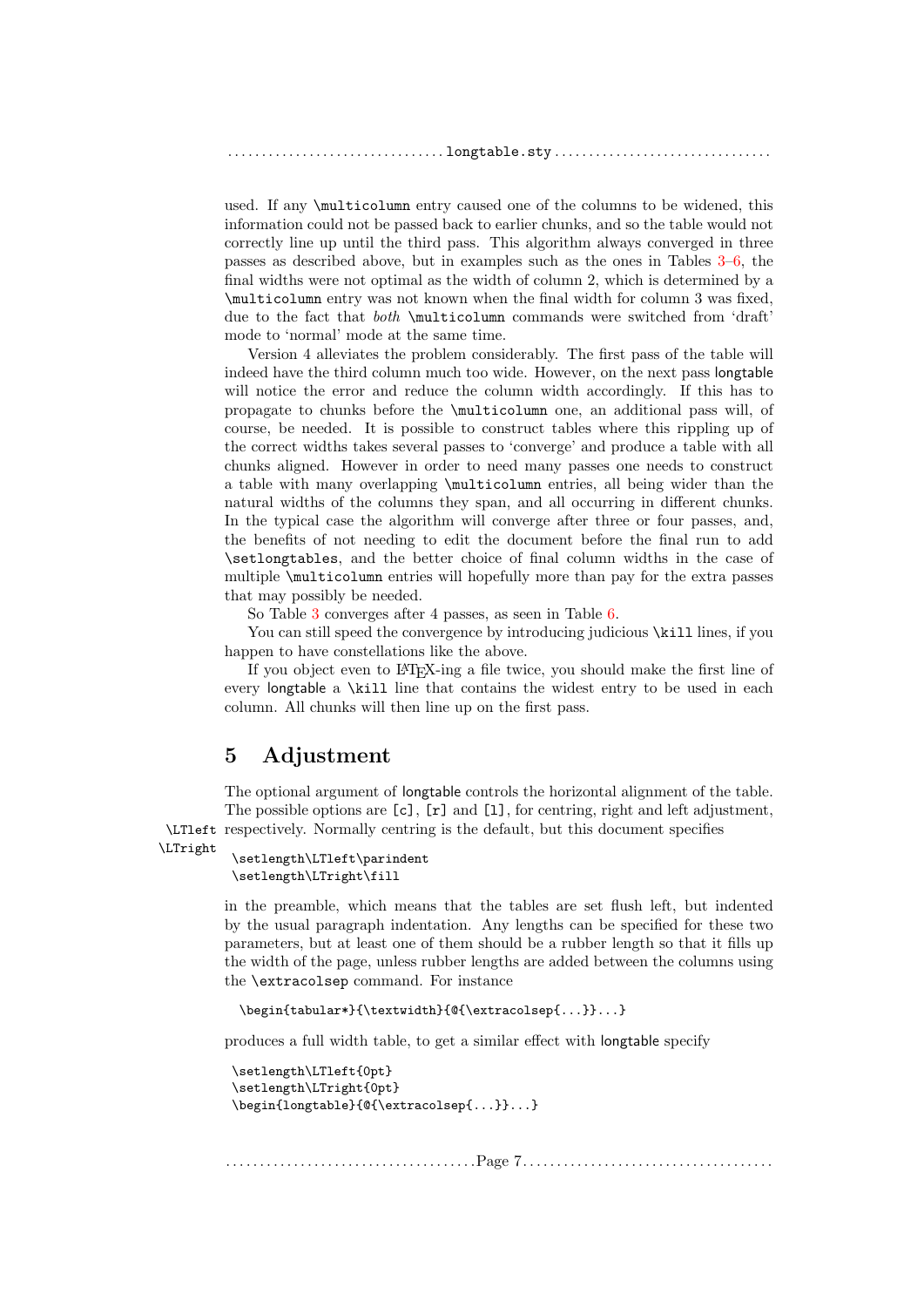# 6 Changes

This section highlights the major changes since version 2. A more detailed change log may be produced at the end of the code listing if the ltxdoc.cfg file specifies

```
\AtBeginDocument{\RecordChanges}
\AtEndDocument{\PrintChanges}
```
Changes made between versions 2 and 3.

- The mechanism for adding the head and foot of the table has been completely rewritten. With this new mechanism, longtable does not need to issue a \clearpage at the start of the table, and so the table may start half way down a page. Also the \endlastfoot command which could not safely be implemented under the old scheme, has been added.
- longtable now issues an error if started in the scope of \twocolumn, or the multicols environment.
- The separate documentation file longtable.tex has been merged with the package file, longtable.dtx using Mittelbach's doc package.
- Support for footnotes has been added. Note however that \footnote will not work in the 'head' or 'foot' sections of the table. In order to put a footnote in those sections (e.g., inside a caption), use \footnotemark at that point, and  $\footnotesize\bigwedge\hspace{0.5mm} \text{footnotetext}$  anywhere in the table *body* that will fall on the same page.
- The treatment of **\multicolumn** has changed, making **\kill** lines unnecessary, at the price of sometimes requiring a third pass through LAT<sub>E</sub>X.
- The \newpage command now works inside a longtable.

Changes made between versions 3 and 4.

- A new algorithm is used for aligning chunks. As well as the widest width in each column, longtable remembers which chunk produced this maximum. This allows it to check that the maximum is still achieved in later runs. As longtable can now deal with columns shrinking as the file is edited, the \setlongtables system is no longer needed and is disabled.
- An extra benefit of the new algorithm's ability to deal with 'shrinking' columns is that it can give better (narrower) column widths in the case of overlapping \multicolumn entries in different chunks than the previous algorithm produced.
- The 'draft' multicolumn system has been removed, along with related commands such as \LTmulticolumn.
- The disadvantage of the new algorithm is that it can take more passes. The theoretical maximum is approximately twice the length of a 'chain' of columns with overlapping \multicolumn entries, although in practice it usually converges as fast as the old version. (Which always converged in three passes once \setlongtables was activated.)
- \\\* and \nopagebreak commands may be used to control page breaking.

## . . . . . . . . . . . . . . . . . . . . . . . . . . . . . . . . . . . . .Page 8. . . . . . . . . . . . . . . . . . . . . . . . . . . . . . . . . . . . .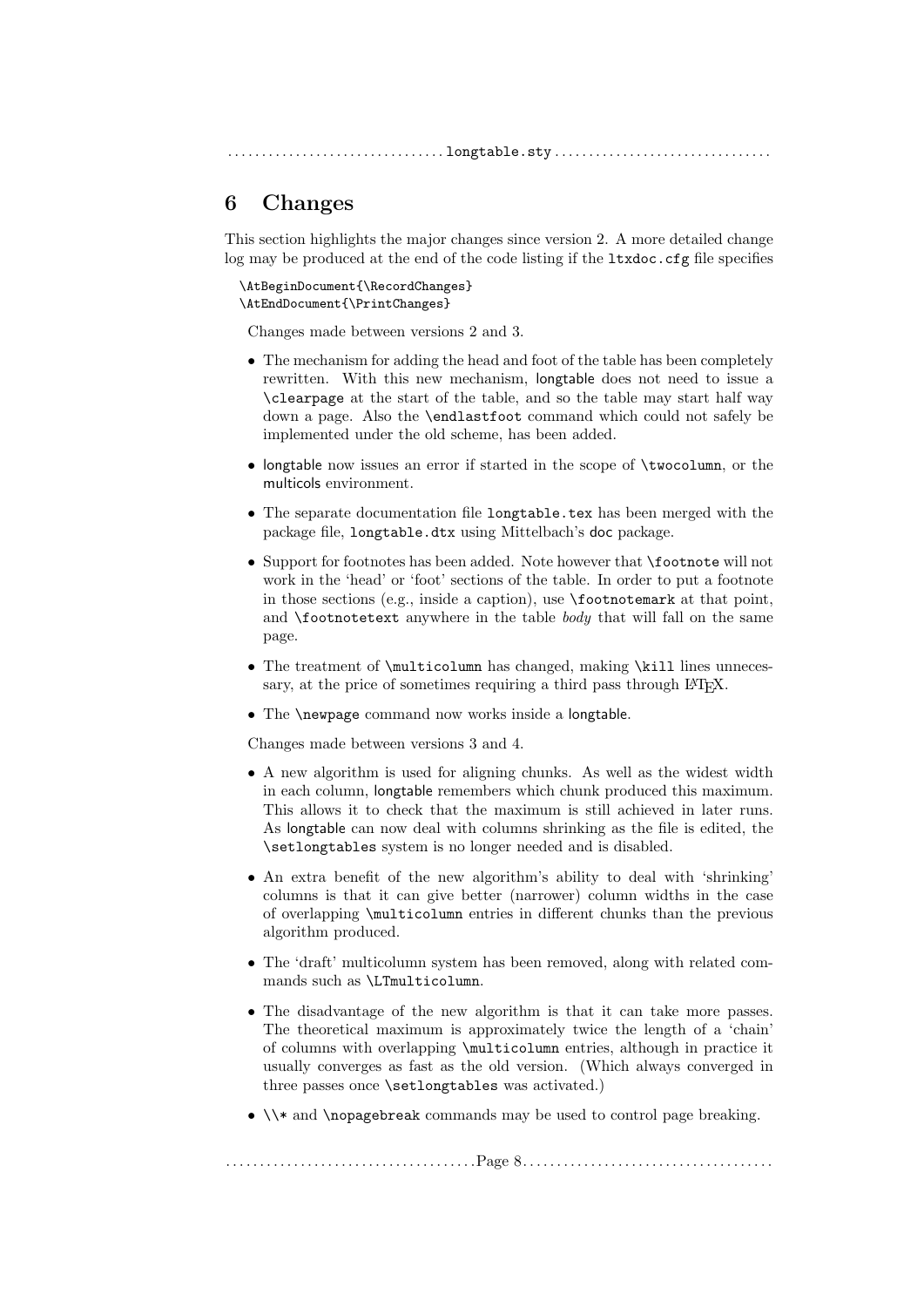|--|

# 7 Summary

<span id="page-8-0"></span>

| Table 7: A summary of longtable commands |  |
|------------------------------------------|--|

|                                                                          | Parameters                                                                                            |  |  |
|--------------------------------------------------------------------------|-------------------------------------------------------------------------------------------------------|--|--|
| LTleft                                                                   | Glue to the left of the table.<br>$(\text{fill})$                                                     |  |  |
| \LTright                                                                 | $(\forall$ fill)<br>Glue to the right of the table.                                                   |  |  |
| \LTpre                                                                   | Glue before the table.<br>$(\text{bigskipamount})$                                                    |  |  |
| <b>\LTpost</b>                                                           | Glue after the table.<br>$(\big\langle\big\langle\big\rangle\big\rangle)$                             |  |  |
| \LTcapwidth                                                              | The width of a parbox containing the caption.<br>(4in)                                                |  |  |
| LTchunksize                                                              | The number of rows per chunk.<br>(20)                                                                 |  |  |
|                                                                          | Optional arguments to \begin{longtable}                                                               |  |  |
| none                                                                     | Position as specified by <i>\LTleft</i> and <i>\LTright</i> .                                         |  |  |
| [c]                                                                      | Centre the table.                                                                                     |  |  |
| $[1]$                                                                    | Place the table flush left.                                                                           |  |  |
| [r]                                                                      | Place the table flush right.                                                                          |  |  |
|                                                                          | Commands to end table rows                                                                            |  |  |
| $\setminus$                                                              | Specifies the end of a row                                                                            |  |  |
| $\setminus\setminus[\langle dim \rangle]$                                | Ends row, then adds vertical space (as in the tabular environment).                                   |  |  |
| $\setminus$ *                                                            | The same as $\setminus \setminus$ but disallows a page break after the row.                           |  |  |
| \tabularnewline                                                          | Alternative to $\setminus$ for use in the scope of $\r{raggedright}$ and similar                      |  |  |
|                                                                          | commands that redefine $\setminus$ .                                                                  |  |  |
| $\tilde{}$                                                               | Row is 'killed', but is used in calculating widths.                                                   |  |  |
| \endhead                                                                 | Specifies rows to appear at the top of every page.                                                    |  |  |
| \endfirsthead                                                            | Specifies rows to appear at the top the first page.                                                   |  |  |
| \endfoot                                                                 | Specifies rows to appear at the bottom of every page.                                                 |  |  |
| \endlastfoot<br>Specifies rows to appear at the bottom of the last page. |                                                                                                       |  |  |
|                                                                          | longtable caption commands                                                                            |  |  |
| $\setminus$ caption{ $\langle caption \rangle$ }                         | Caption 'Table ?: $\langle caption \rangle$ ', and a $\langle caption \rangle$ ' entry in the list of |  |  |
|                                                                          | tables.                                                                                               |  |  |
| $\c$ aption $[\langle lot \rangle] {\langle caption \rangle}$            | Caption 'Table ?: $\langle caption \rangle$ ', and a $\langle lot \rangle$ ' entry in the list of     |  |  |
|                                                                          | tables.                                                                                               |  |  |
| $\setminus$ caption [] $\{\langle caption \rangle\}$                     | Caption 'Table ?: $\langle caption \rangle$ ', but no entry in the list of tables.                    |  |  |
| $\text{caption*}\{\langle caption\rangle\}$                              | Caption $\langle \text{caption}\rangle$ , but no entry in the list of tables.                         |  |  |
|                                                                          | Commands available at the start of a row                                                              |  |  |
| \pagebreak                                                               | Force a page break.                                                                                   |  |  |
| $\text{pagebreak}$ [ $\langle val \rangle$ ]                             | A 'hint' between 0 and 4 of the desirability of a break.                                              |  |  |
| \nopagebreak                                                             | Prohibit a page break.                                                                                |  |  |
| $\n\neq$ $\langle val \rangle$ ]                                         | A 'hint' between 0 and 4 of the undesirability of a break.                                            |  |  |
| Force a page break.<br>\newpage                                          |                                                                                                       |  |  |
|                                                                          | Footnote commands available inside longtable                                                          |  |  |
| \footnote                                                                | Footnotes, but may not be used in the table head $\&$ foot.                                           |  |  |
| Footnotemark, may be used in the table head $\&$ foot.<br>\footnotemark  |                                                                                                       |  |  |
| \footnotetext                                                            | Footnote text, use in the table body.                                                                 |  |  |
|                                                                          | Setlongtables                                                                                         |  |  |
| \setlongtables                                                           | Obsolete command. Does nothing now.                                                                   |  |  |
|                                                                          |                                                                                                       |  |  |

. . . . . . . . . . . . . . . . . . . . . . . . . . . . . . . . . . . . .Page 9. . . . . . . . . . . . . . . . . . . . . . . . . . . . . . . . . . . . .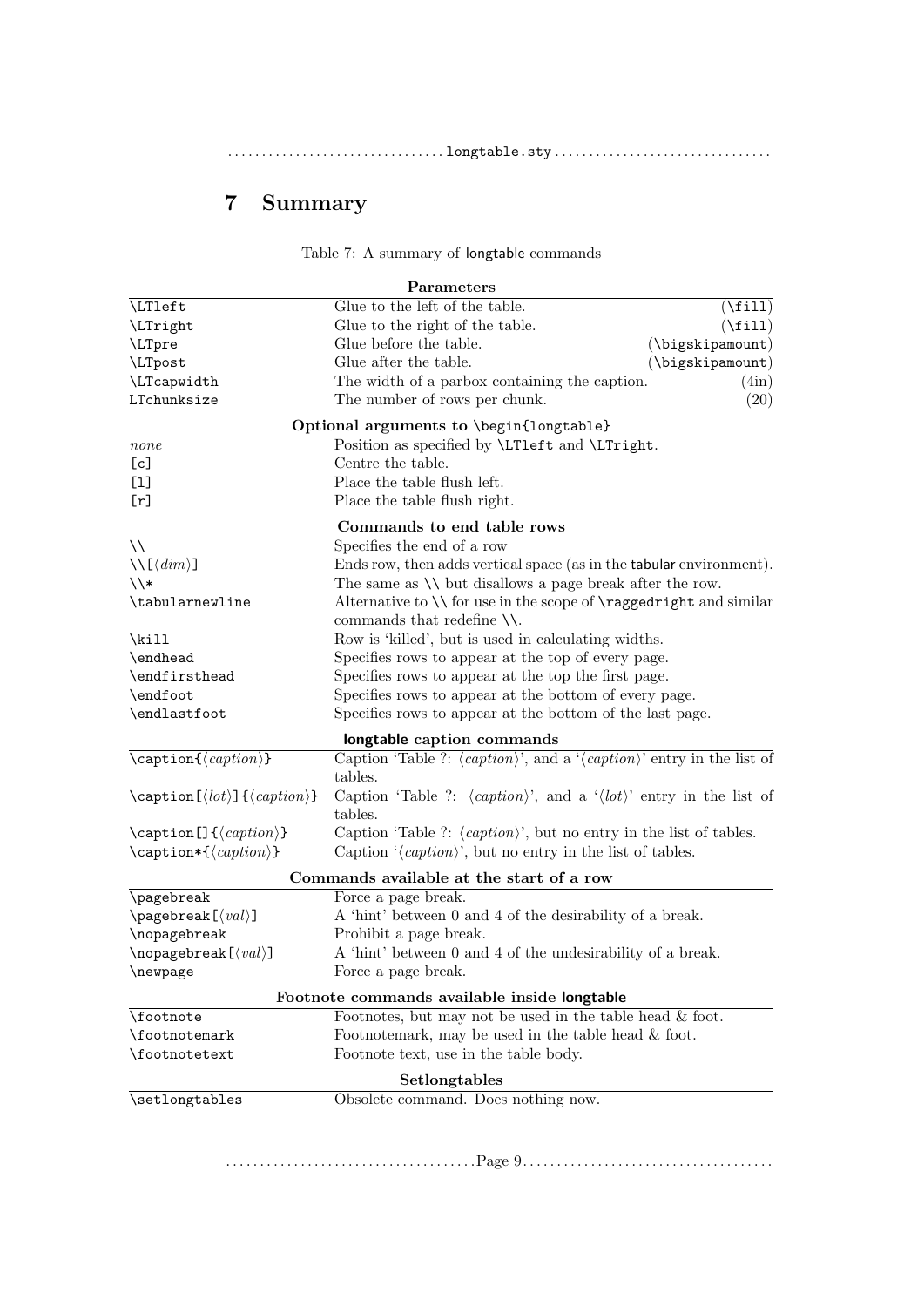# <span id="page-9-0"></span>8 Verbatim highlights from Table [1](#page-1-0)

```
\begin{longtable}{@{*}r||p{1in}@{*}}
KILLED & LINE!!!! \kill
\caption[An optional table caption ...]{A long table\label{long}}\\
\hline\hline
\multicolumn{2}{@{*}c@{*}}%
    {This part appears at the top of the table}\\
\textsc{First}&\textsc{Second}\\
\hline\hline
\endfirsthead
\caption[]{(continued)}\\
\hline\hline
\multicolumn{2}{@{*}c@{*}}%
      {This part appears at the top of every other page}\\
\textbf{First}&\textbf{Second}\\
\hline\hline
\endhead
\hline
This goes at the&bottom.\\
\hline
\endfoot
\hline
These lines will&appear\\
in place of the & usual foot\\
at the end& of the table\\
\hline
\endlastfoot
\env{longtable} columns are specified& in the \\
same way as in the \env{tabular}& environment.\\
...
\mathcal{2}{||c||}{This is a ...}
...
Some lines may take...&
    \raggedleft This last column is a ''p'' column...
    \tabularnewline
...
Lots of lines& like this.\\
...
\hline
Lots\footnote{...} of lines& like this.\\
Lots of lines& like this\footnote{...}\\
\hline
Lots of lines& like this.\\
...
\end{longtable}
```
. . . . . . . . . . . . . . . . . . . . . . . . . . . . . . . . . . . . Page 10 . . . . . . . . . . . . . . . . . . . . . . . . . . . . . . . . . . . .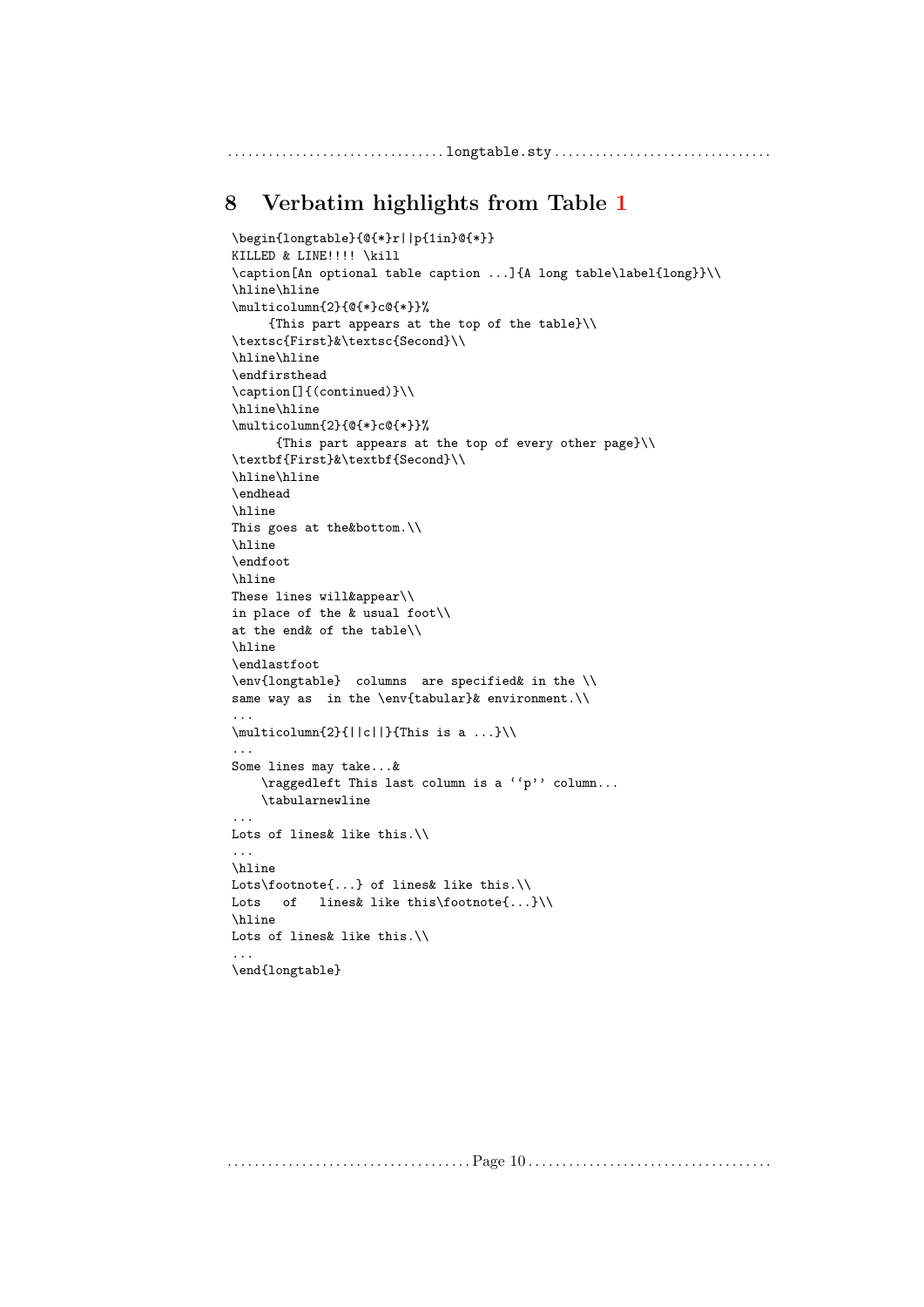# 9 The Macros

1 ⟨∗package⟩

#### 9.1 Initial code

Before declaring the package options, we must define some defaults here.

```
\LT@err The error generating command
```

```
2 \def\LT@err{\PackageError{longtable}}
```
\LT@warn The warning generating command

```
3 \def\LT@warn{\PackageWarning{longtable}}
```
\LT@final@warn If any longtables have not aligned, generate a warning at the end of the run at \AtEndDocument.

#### 4 \def\LT@final@warn{%

- 5 \AtEndDocument{%
- 6 \LT@warn{Table \@width s have changed. Rerun LaTeX.\@gobbletwo}}%
- 7 \global\let\LT@final@warn\relax}

#### 9.2 Options

The first two options deal with error handling. They are compatible with the options used by the tracefnt package.

errorshow Only show errors on the terminal. 'warnings' are just sent to the log file.

```
8 \DeclareOption{errorshow}{%
```
- 9 \def\LT@warn{\PackageInfo{longtable}}}
- pausing Make every warning message into an error so TEX stops. May be useful for debugging.
	- 10 \DeclareOption{pausing}{%
	- 11 \def\LT@warn#1{%
	- 12 \LT@err{#1}{This is not really an error}}}

set The next options are just alternative syntax for the \setlongtables declaration.

final 13 \DeclareOption{set}{} 14 \DeclareOption{final}{}

15 \ProcessOptions

# 9.3 User Settable Parameters

\LTleft Glue to the left and right of the table, default \fill (ie centred).

| \LTright | 16 \newskip\LTleft    | \LTleft=\fill  |
|----------|-----------------------|----------------|
|          | $17$ \newskip\LTright | \LTright=\fill |

\LTpre Glue before and after the longtable. \bigskip by default.

| <b>LTpost</b> | $18 \n\newskip\ell\L$ Tpre | \LTpre=\bigskipamount  |
|---------------|----------------------------|------------------------|
|               | 19 \newskip\LTpost         | \LTpost=\bigskipamount |

\LTchunksize Chunk size (The number of rows taken per \halign). Default 200. 20 \newcount\LTchunksize \LTchunksize=200

. . . . . . . . . . . . . . . . . . . . . . . . . . . . . . . . . . . . Page 11 . . . . . . . . . . . . . . . . . . . . . . . . . . . . . . . . . . . .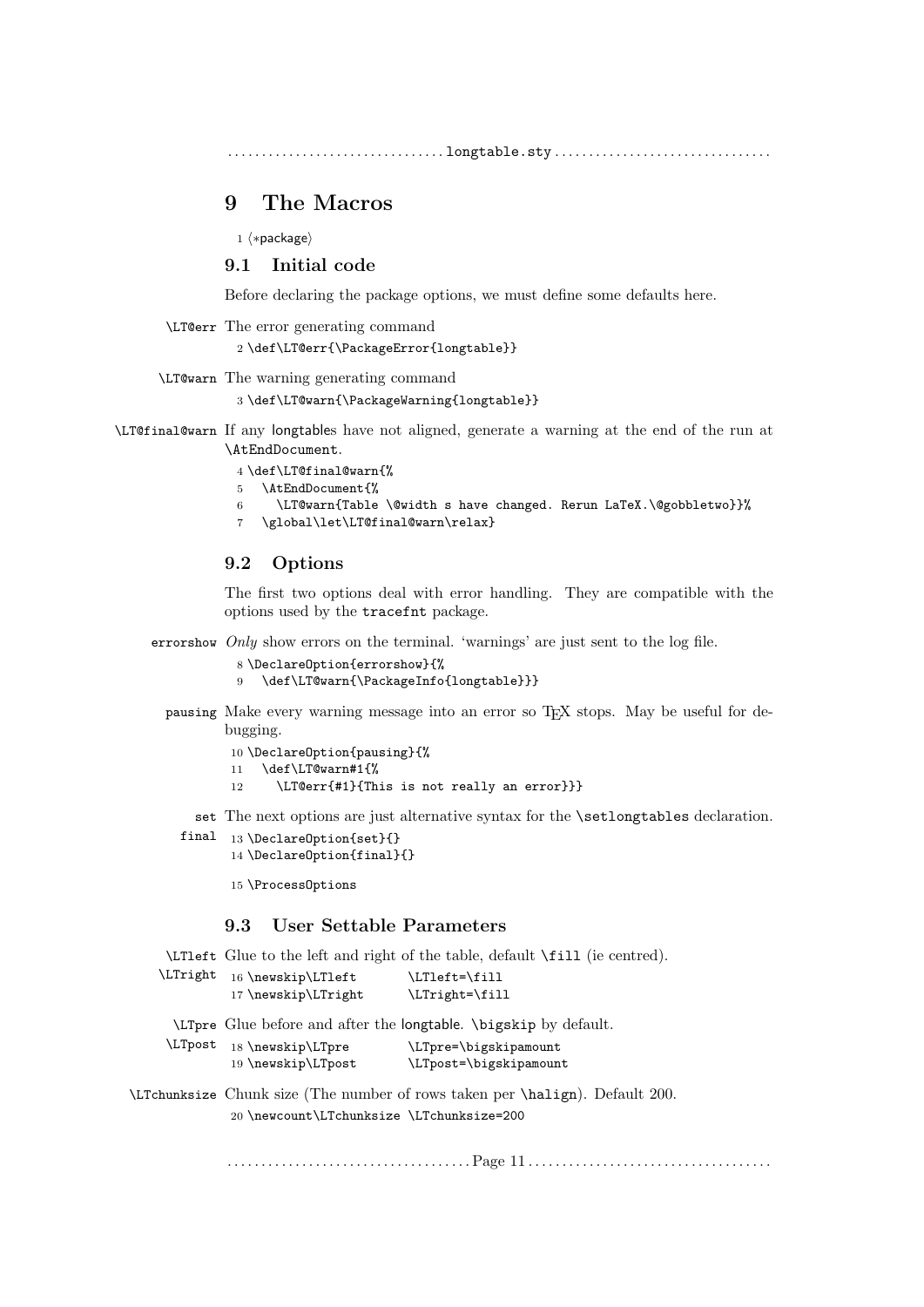\c@LTchunksize Added in V3.07 to allow the LATEX syntax \setcounter{LTchunksize}{10}. 21 \let\c@LTchunksize\LTchunksize

\LTcapwidth Width of the \parbox containing the caption. Default 4in. 22 \newdimen\LTcapwidth \LTcapwidth=4in

## 9.4 Internal Parameters

\LT@head Boxes for the table head and foot. \LT@firsthead 23 \newbox\LT@head \LT@foot 24 \newbox\LT@firsthead \LT@lastfoot 25 \newbox\LT@foot 26 \newbox\LT@lastfoot \LT@gbox 27 \newbox\LT@gbox \LT@cols Counter for number of columns. 28 \newcount\LT@cols \LT@rows Counter for rows up to chunksize. 29 \newcount\LT@rows \c@LT@tables Counter for the tables, added in V3.02. Previous versions just used the L<sup>AT</sup>FX counter table, but this fails if table is reset during a document, eg report class resets it every chapter. This was changed from \newcount\LT@tables in V3.04. LATEX counters are preserved correctly when \includeonly is used. In the rest of the file \LT@tables has been replaced by \c@LT@tables without further comment. 30 \newcounter{LT@tables} \c@LT@chunks We need to count through the chunks of our tables from Version 4 on. 31 \newcounter{LT@chunks}[LT@tables] \c@table If the table counter is not defined (eg in letter style), define it. (Added in \fnum@table V3.06.) \tablename 32 \ifx\c@table\undefined \ext@table 33 \newcounter{table} 34 \def\fnum@table{\tablename~\thetable}  $35 \text{ }$ ifi 36 \ifx\tablename\undefined 37 \def\tablename{Table}  $38 \text{ } \text{ } 15$ 39 \ifx\ext@table\undefined 40 \def\ext@table{lot}  $41$  \fi \LT@out In a normal style, longtable uses the .aux file to record the column widths. With letter.sty, use a separate .lta file. (Added in V3.06.) Not needed for new letter class. \ifx\startlabels\undefined

. . . . . . . . . . . . . . . . . . . . . . . . . . . . . . . . . . . . Page 12 . . . . . . . . . . . . . . . . . . . . . . . . . . . . . . . . . . . .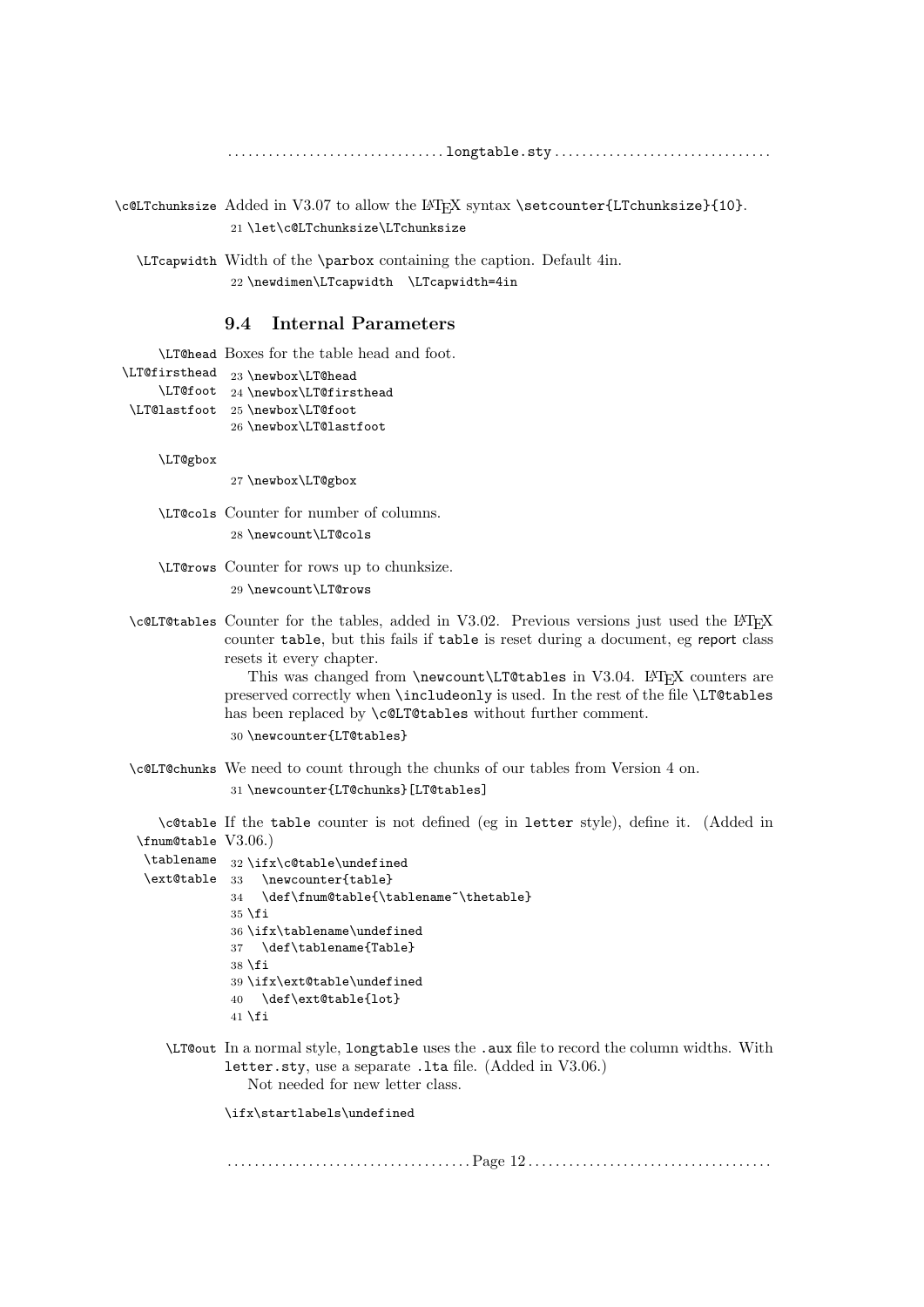```
. . . . . . . . . . . . . . . . . . . . . . . . . . . . . . . . longtable.sty . . . . . . . . . . . . . . . . . . . . . . . . . . . . . . . .
               \let\@auxout\@auxout
            \else
               {\@input{\jobname.lta}}%
               \newwrite\@auxout
               \immediate\openout\@auxout=\jobname.lta
            \fi
\LT@p@ftn Temporary storage for footnote text in a 'p' column.
             42 \newtoks\LT@p@ftn
```
\LT@end@pen Special penalty for the end of the table. Done this way to save using up a count register.

43 \mathchardef\LT@end@pen=30000

#### 9.5 The longtable environment

```
\longtable Called by \begin{longtable}. This implementation does not work in multiple
          column formats. \par added at V3.04.
```

```
44 \def\longtable{%
45 \par
46 \if@noskipsec\mbox{}\par\fi
47 \@nobreakfalse
48 \ifx\multicols\@undefined
49 \else
50 \ifnum\col@number>\@ne
51 \@twocolumntrue
52 \overline{\ } \overline{\ } \fi
53 \sqrt{fi}54 \if@twocolumn
55 \LT@err{longtable not in 1-column mode}\@ehc
56 \overline{f}57 \begingroup
```
Check for an optional argument.

- 58 \@ifnextchar[\LT@array{\LT@array[x]}}
- \LT@array Start setting the alignment. Based on \@array from the LATEX kernel and the array package.

Since Version 3.02, longtable has used the internal counter \c@LT@tables. The LATEX counter table is still incremented so that \caption works correctly.

```
59 \def\LT@array[#1]#2{%
60 \refstepcounter{table}\stepcounter{LT@tables}%
```
Set up the glue around the table if an optional argument given.

```
61 \if l#1%
62 \LTleft\z@ \LTright\fill
63 \else\if r#1%
64 \LTleft\fill \LTright\z@
65 \else\if c#1%
66 \LTleft\fill \LTright\fill
67 \fi\fi\fi
```
Set up these internal commands for longtable.

\global\let\LT@mcw@rn\relax

. . . . . . . . . . . . . . . . . . . . . . . . . . . . . . . . . . . . Page 13 . . . . . . . . . . . . . . . . . . . . . . . . . . . . . . . . . . . .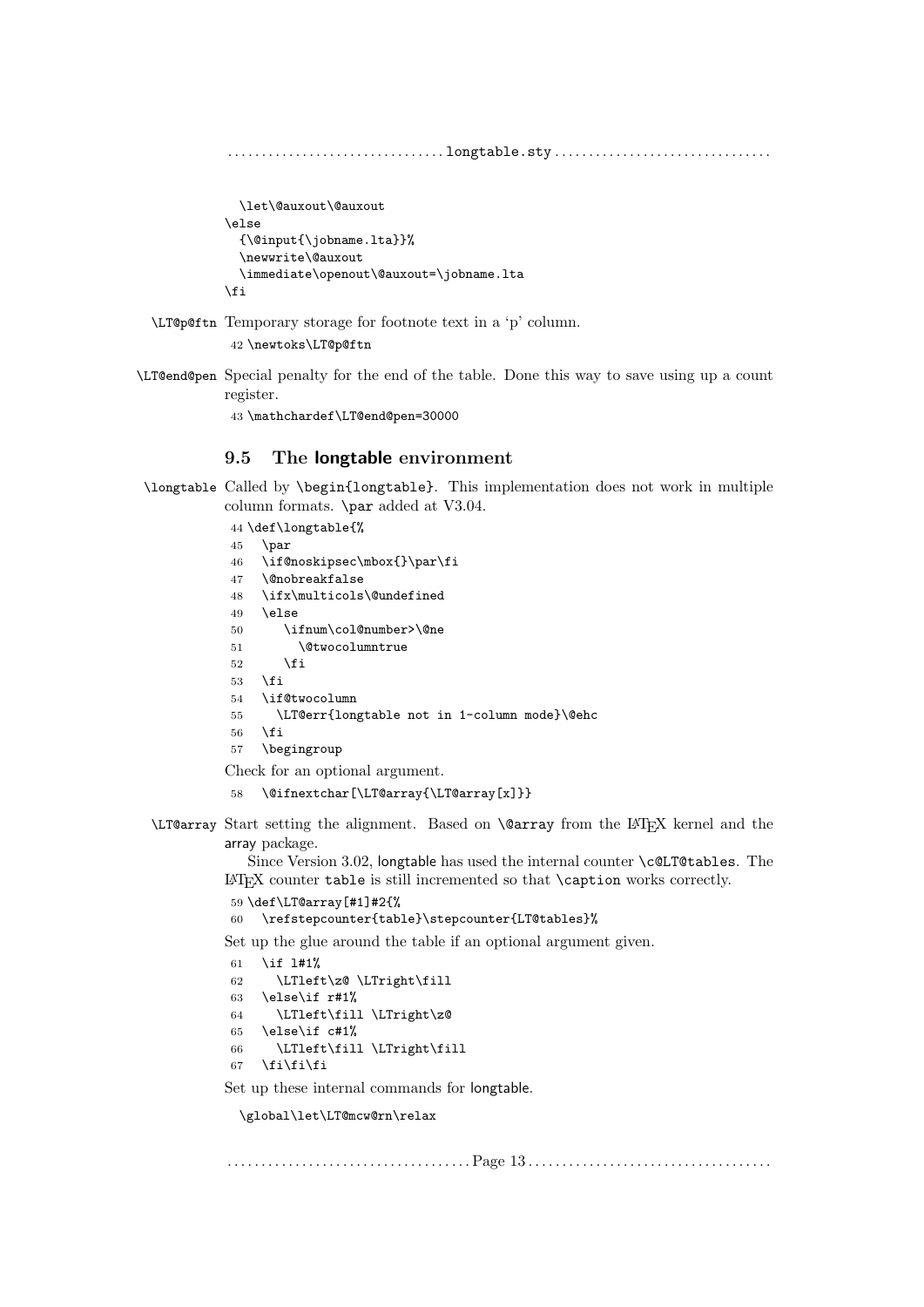#### \let\LT@mcol\multicolumn

Now redefine \@tabarray to restore \hline and \multicolumn so that arrays and tabulars nested in longtable (or in page headings on longtable pages) work out OK. Saving the original definitions done here so that you can load the array package before or after longtable.

- \let\LT@@tabarray\@tabarray
- \let\LT@@hl\hline
- \def\@tabarray{%
- \let\hline\LT@@hl

\let\multicolumn\LT@mcol

```
73 \LT@@tabarray}%
```
- \let\\\LT@tabularcr\let\tabularnewline\\%
- \def\newpage{\noalign{\break}}%

More or less standard definitions, but first start a \noalign.

- \def\pagebreak{\noalign{\ifnum'}=0\fi\@testopt{\LT@no@pgbk-}4}%
- \def\nopagebreak{\noalign{\ifnum'}=0\fi\@testopt\LT@no@pgbk4}%
- \let\hline\LT@hline \let\kill\LT@kill\let\caption\LT@caption
- \@tempdima\ht\strutbox
- \let\@endpbox\LT@endpbox

Set up internal commands according to Lamport or Mittelbach.

\ifx\extrarowheight\@undefined

Initialise these commands as in tabular from the LAT<sub>EX</sub> kernel.

\let\@acol\@tabacol

```
83 \let\@classz\@tabclassz \let\@classiv\@tabclassiv
```
- \def\@startpbox{\vtop\LT@startpbox}%
- \let\@@startpbox\@startpbox
- \let\@@endpbox\@endpbox
- \let\LT@LL@FM@cr\@tabularcr

\else

Initialise these commands as in array. \d@llar replaced by \d@llarbegin \d@llarend in V3.03 to match array V2.0h. We do not need to set \d@llarbegin and \d@llarend as the array package gives them the correct values at the top level.

```
89 \advance\@tempdima\extrarowheight
90 \col@sep\tabcolsep
91 \let\@startpbox\LT@startpbox\let\LT@LL@FM@cr\@arraycr
92 \fi
```
The rest of this macro is mainly based on array package, but should work for the standard tabular too.

 \setbox\@arstrutbox\hbox{\vrule \@height \arraystretch \@tempdima 95 \@depth \arraystretch \dp \strutbox \@width \z@}% \let\@sharp##\let\protect\relax Interpret the preamble argument.

\begingroup

```
99 \@mkpream{#2}%
```
. . . . . . . . . . . . . . . . . . . . . . . . . . . . . . . . . . . . Page 14 . . . . . . . . . . . . . . . . . . . . . . . . . . . . . . . . . . . .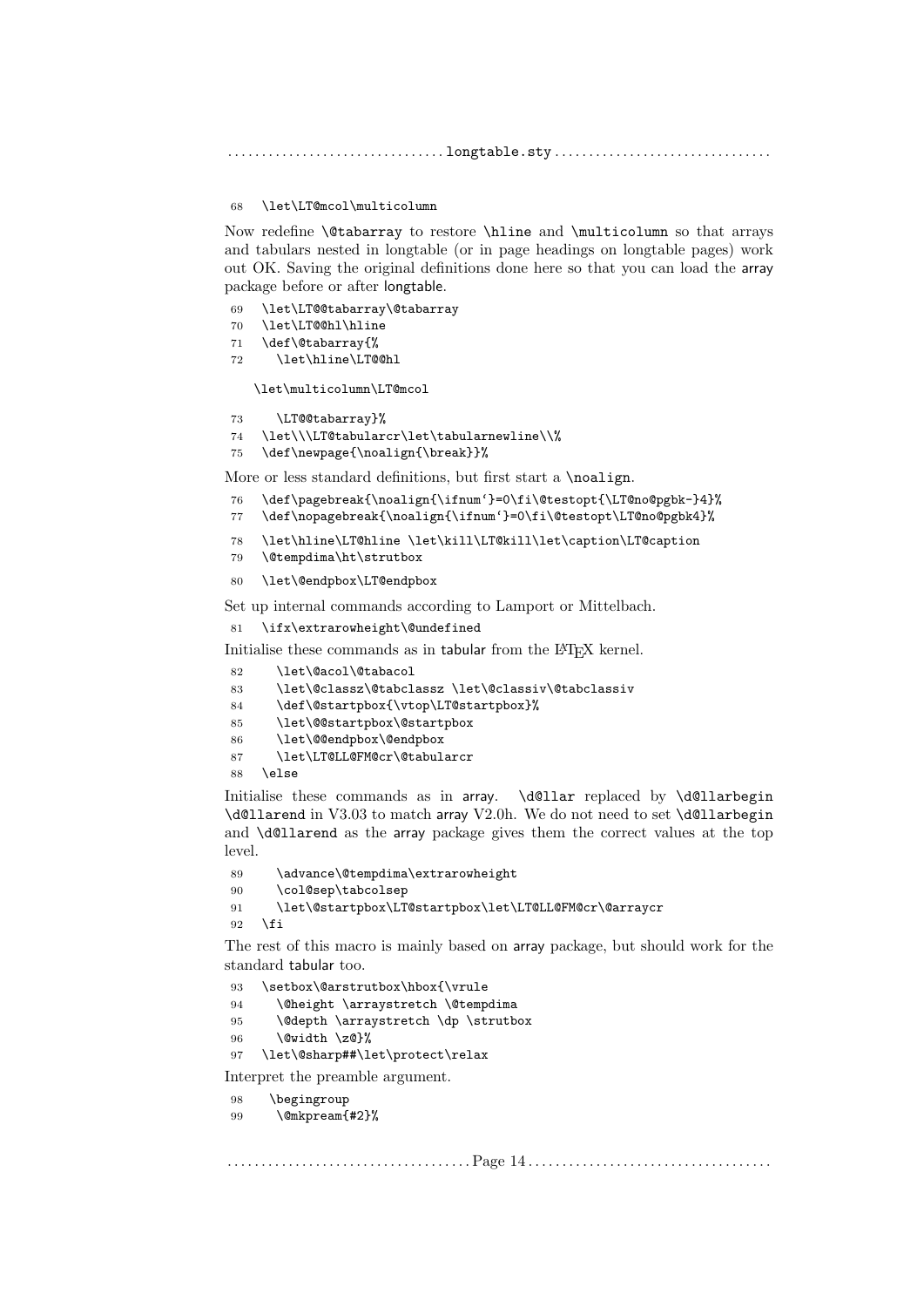We need to rename  $\@pr$ eamble here as F.M.'s scheme uses  $\gtrsim 1$ obal, and we may need to nest \@mkpream, eg for \multicolumn or an array. We do not need to worry about nested longtables though!

100 \xdef\LT@bchunk{%

101 \global\advance\c@LT@chunks\@ne 102 \global\LT@rows\z@\setbox\z@\vbox\bgroup

The following line was added in v4.05. In order to get the \penalties to work at chunk boundaries Need to take more care about where and when \lineskip glue is added. The following does nothing at top of table, and in header chunks, but in normal body chunks it sets \prevdepth (to 0pt, but any value would do) so that \lineskip glue will be added. the important thing to note is that the glue will be added *after* any vertical material coming from **\noalign.** 

103 \LT@setprevdepth

104 \tabskip\LTleft \noexpand\halign to\hsize\bgroup 105 % \tabskip\LTleft\halign to\hsize\bgroup 106 \tabskip\z@ \@arstrut \@preamble \tabskip\LTright \cr}% 107 \endgroup

Find out how many columns we have (store in \LT@cols).

108 \expandafter\LT@nofcols\LT@bchunk&\LT@nofcols

Get the saved row from  $\LTCi... \LTCix$  (from the .aux file), or make a new blank row.

109 \LT@make@row

A few more internal commands for longtable.

```
110 \m@th\let\par\@empty
```
111 \everycr{}\lineskip\z@\baselineskip\z@

Start the first chunk.

- 112 \LT@bchunk}
- \LT@no@pgbk Can simplify the standard \@no@pgbk as this is vmode only but then need to close the \noalign.

113 \def\LT@no@pgbk#1[#2]{\penalty #1\@getpen{#2}\ifnum'{=0\fi}}

\LT@start This macro starts the process of putting the table on the current page. It is not called until either a  $\\$  or  $\end{math}$  command ends a chunk, as we do not know until that point which of the four possible head or foot sections have been specified.

> It begins by redefining itself, so that the table is only started once! Until V3.04, was redefined to **\relax**, now use **\endgraf** to force the page-breaker to wake up. The second \endgraf is there so that \pagetotal is updated and so takes \LTpre into account.

114 \def\LT@start{%

115 \let\LT@start\endgraf

116 \endgraf\penalty\z@\vskip\LTpre\endgraf

This next block was suggested by Lars Hellström in pr tools/3396 He documents it as:

The original problem occurs because TeX has not yet found an awfully bad (b=\*) breakpoint and is therefore still collecting material to see if there is a really

. . . . . . . . . . . . . . . . . . . . . . . . . . . . . . . . . . . . Page 15 . . . . . . . . . . . . . . . . . . . . . . . . . . . . . . . . . . . .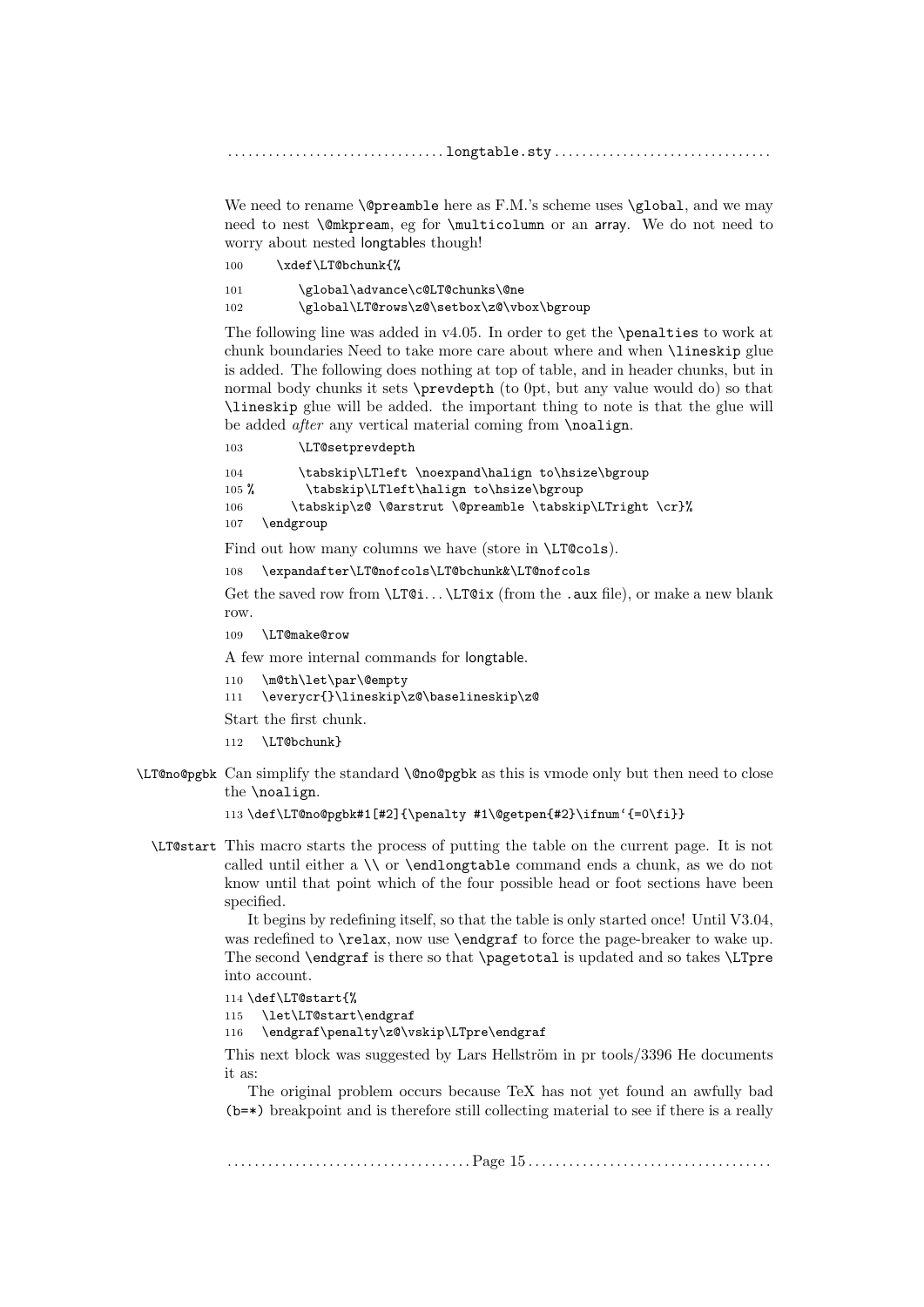good break somewhere just ahead. As we know there aren't, we want to make it stop looking and break the page, so that \pagetotal will be for the page where the table will actually end up. To achieve this, we need to give T<sub>E</sub>X an awfully bad, but legal, breakpoint. The simplest way of doing this seems to be to insert a \kern that counters the \pageshrink for the page, followed by a \penalty and a \par (to exercise the page builder). We also have to make sure that this breakpoint doesn't affect how the next page is broken, so we make the penalty 9999 (10000 is infinite and thus not a legal breakpoint) and cancel out the \kern with a new \kern.

I don't think this is the right solution to the problem (that would be that the standard output routine has a feature for syncronizing with typesetting, as part of the preparations for switching output routine), but it's OK. Perhaps XOR will make it better.

```
117 \ifdim \pagetotal<\pagegoal \else
118 \dimen@=\pageshrink
119 \advance \dimen@ 1sp %
120 \kern\dimen@\penalty 9999\endgraf \kern-\dimen@
```
 $121$  \fi

Start a new page if there is not enough room for the table head, foot, and one extra line.

```
122 \dimen@\pagetotal
```
123 \advance\dimen@ \ht\ifvoid\LT@firsthead\LT@head\else\LT@firsthead\fi

124 \advance\dimen@ \dp\ifvoid\LT@firsthead\LT@head\else\LT@firsthead\fi

```
125 \advance\dimen@ \ht\LT@foot
```
At this point I used to add \ht\@arstrutbox and \dp\@arstrutbox as a measure of a row size. However this can fail spectacularly for p columns which might be much larger. Previous versions could end up with the table starting with a foot, then a page break then a head then a 'first head'! So now measure the first line of the table accurately by \vsplitting it out of the first chunk.

```
126 \edef\LT@reset@vfuzz{\vfuzz\the\vfuzz\vbadness\the\vbadness\relax}%
```
- 127 \vfuzz\maxdimen
- 128 \vbadness\@M

```
129 \setbox\tw@\copy\z@
```

```
130 \setbox\tw@\vsplit\tw@ to \ht\@arstrutbox
```
131 \setbox\tw@\vbox{\unvbox\tw@}%

```
132 \LT@reset@vfuzz
```

```
133 \advance\dimen@ \ht
134 \ifdim\ht\@arstrutbox>\ht\tw@\@arstrutbox\else\tw@\fi
```

```
135 \advance\dimen@\dp
```

```
136 \ifdim\dp\@arstrutbox>\dp\tw@\@arstrutbox\else\tw@\fi
```

```
137 \advance\dimen@ -\pagegoal
```

```
138 \ifdim \dimen@>\z@
```

```
139 \vfil\break
```

```
140 \else
```
The LT output routine does not handle shrink on the page, which can cause The first page to be over-long, so forget it is there.

```
141 \ifdim\pageshrink>\z@\pageshrink\z@\fi
142 \fi
Store height of page minus table foot in \@colroom.
143 \global\@colroom\@colht
```
. . . . . . . . . . . . . . . . . . . . . . . . . . . . . . . . . . . . Page 16 . . . . . . . . . . . . . . . . . . . . . . . . . . . . . . . . . . . .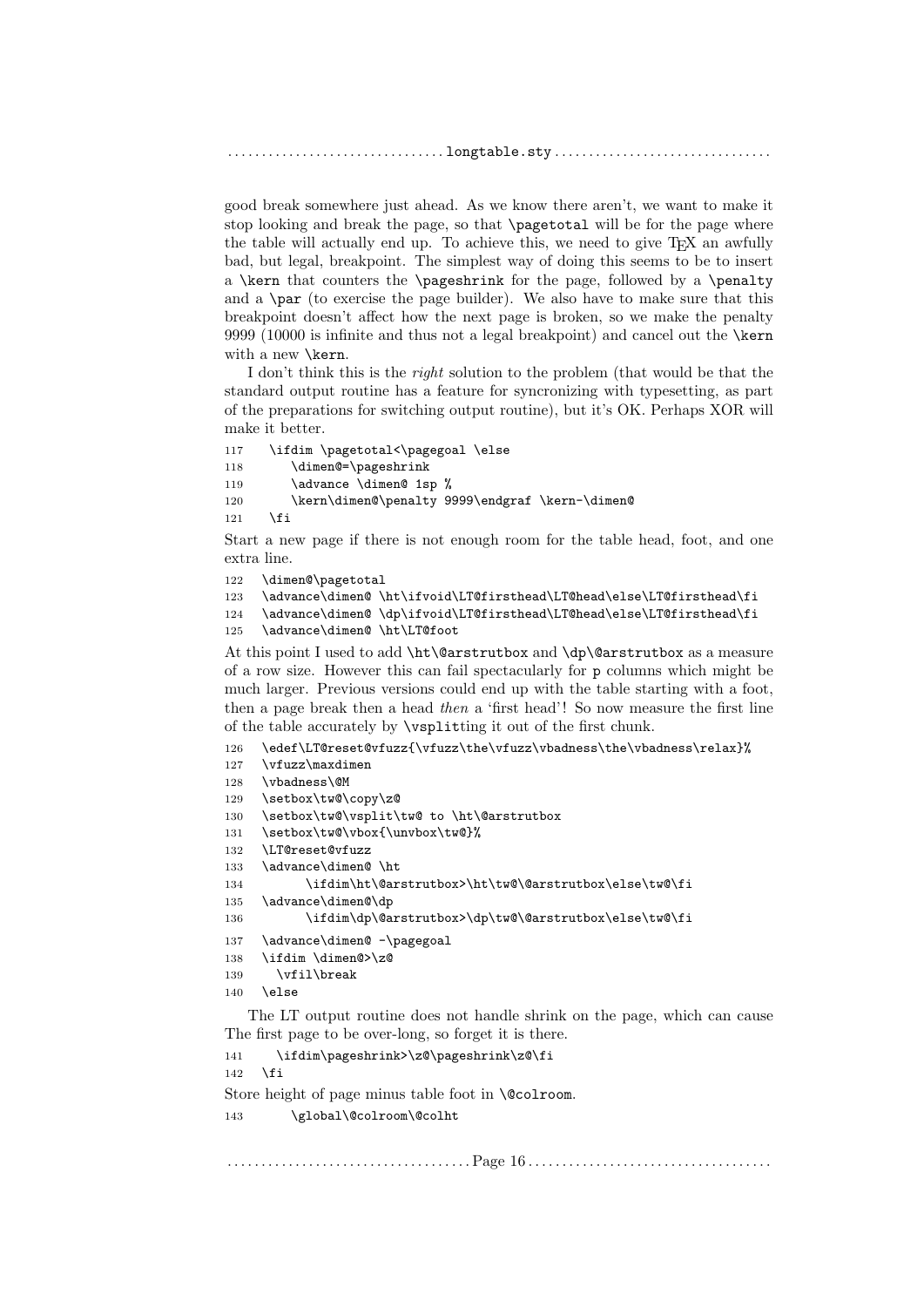If the foot is non empty, reduce the \vsize and \@colroom accordingly.

- 144 \ifvoid\LT@foot\else<br>145 % \advance\vsize-\h
- \advance\vsize-\ht\LT@foot
- 146 \global\advance\vsize-\ht\LT@foot
- 147 \global\advance\@colroom-\ht\LT@foot
- 148 \dimen@\pagegoal\advance\dimen@-\ht\LT@foot\pagegoal\dimen@
- 149 \maxdepth\z@
- $150$  \fi
- Put the table head on the page, and then switch to the new output routine.
- 151 \ifvoid\LT@firsthead\copy\LT@head\else\box\LT@firsthead\fi\nobreak
- 152 \output{\LT@output}}

\endlongtable Called by \end{longtable}.

153 \def\endlongtable{%

Essentially add a final \\. But as we now know the number of actual chunks, we first strip away all entries referring to a maximum entry beyond the table (this can only happen if a table has been shortened, or the table numbering has gone awry). In that case we at least start collecting valid new information with the last chunk of this table, by removing the width constraint.

#### $154 \,$  \crcr

 \noalign{% \let\LT@entry\LT@entry@chop \xdef\LT@save@row{\LT@save@row}}% 158 \LT@echunk \LT@start \unvbox\z@ \LT@get@widths Write the dummy row to the .aux file. Since V3.06, use .1ta for letter.sty.

162 \if@filesw

```
163 {\let\LT@entry\LT@entry@write\immediate\write\@auxout{%
```
Since Version 3.02, longtable has used the internal counter \c@LT@tables rather than the L<sup>AT</sup>EX counter table. This information looks entirely different from version 3 information. Still, we don't need to rename the macro name because later code will consider the information to have no columns, and thus will throw the old data away.

```
164 \gdef\expandafter\noexpand
165 \csname LT@\romannumeral\c@LT@tables\endcsname
166 {\LT@save@row}}}%
167 \quad \text{If}
```
At this point used to issue a warning if a \multicolumn has been set in draft mode.

\LT@mcw@rn

If the last chunk has different widths than the first, warn the user. Also trigger a warning to rerun LAT<sub>EX</sub> at the end of the document.

```
168 \ifx\LT@save@row\LT@@save@row
169 \else
170 \LT@warn{Column \@width s have changed\MessageBreak
171 in table \thetable}%
```
. . . . . . . . . . . . . . . . . . . . . . . . . . . . . . . . . . . . Page 17 . . . . . . . . . . . . . . . . . . . . . . . . . . . . . . . . . . . .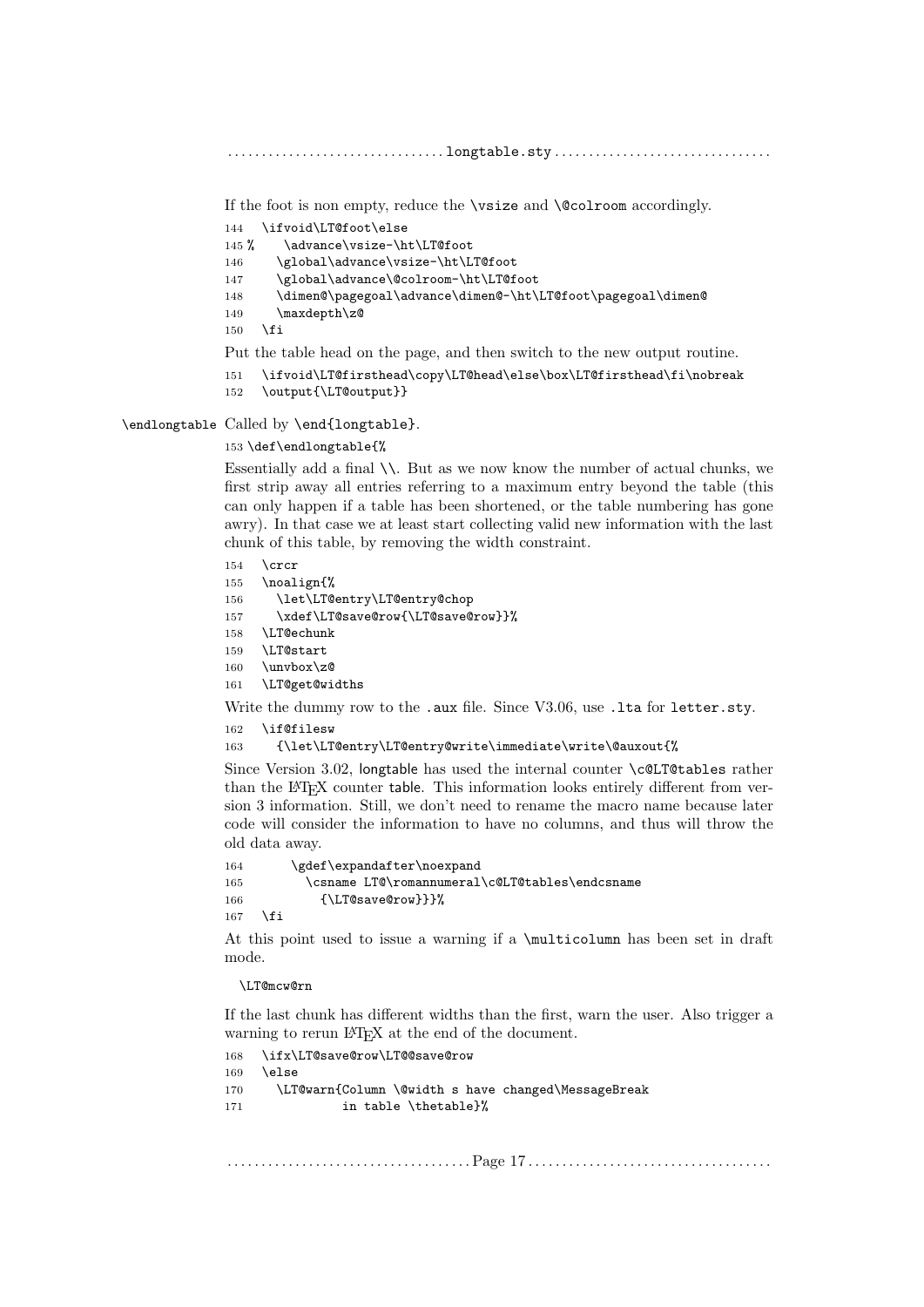```
172 \LT@final@warn
```

```
173 \fi
```
Force one more go with the longtable output routine.

```
174 \endgraf\penalty -\LT@end@pen
```

```
175 \ifvoid\LT@foot\else
```

```
176 \global\advance\vsize\ht\LT@foot
```

```
177 \global\advance\@colroom\ht\LT@foot
```
178 \dimen@\pagegoal\advance\dimen@\ht\LT@foot\pagegoal\dimen@ 179 \fi

Now close the group to return to the standard routine.

180 \endgroup

Reset **\@mparbottom** to allow marginpars close to the end of the table.<sup>[5](#page-17-0)</sup>

```
181 \global\@mparbottom\z@
```

```
182 % \pagegoal\vsize
```

```
183 \endgraf\penalty\z@\addvspace\LTpost
```
Footnotes. As done in the multicol package.

```
184 \ifvoid\footins\else\insert\footins{}\fi}
```
## 9.6 Counting Columns

Columns are counted by examining \@preamble, rather than simply getting \@mkpream to increment the counter as it builds the preamble so that this package works with many of the packages which add extra column specifiers to LAT<sub>EX</sub>'s standard ones.

Version 1 counted \@sharp's to calculate the number of columns, this was changed for Version 2 as it does not work with the NFSS. Now count &'s. (lfonts.new (and now the Standard LATEX definition) defines \@tabclassz so that \@sharp is inside a group.)

\LT@nofcols Find the next &, then look ahead to see what is next.

185 \def\LT@nofcols#1&{%

```
186 \futurelet\@let@token\LT@n@fcols}
```
\LT@n@fcols Add one, then stop at an \LT@nofcols or look for the next &. The \expandafter trick was added in Version 3, also the name changed from \@LT@nofcols to preserve the \LT@ naming convention.

> \def\LT@n@fcols{% \advance\LT@cols\@ne \ifx\@let@token\LT@nofcols \expandafter\@gobble 191 \else \expandafter\LT@nofcols 193 \fi}

. . . . . . . . . . . . . . . . . . . . . . . . . . . . . . . . . . . . Page 18 . . . . . . . . . . . . . . . . . . . . . . . . . . . . . . . . . . . .

<span id="page-17-0"></span><sup>5</sup>This can not be the correct. However if it is omitted, there is a problem with marginpars, for example on page 3 of this document. Any Output Routine Gurus out there?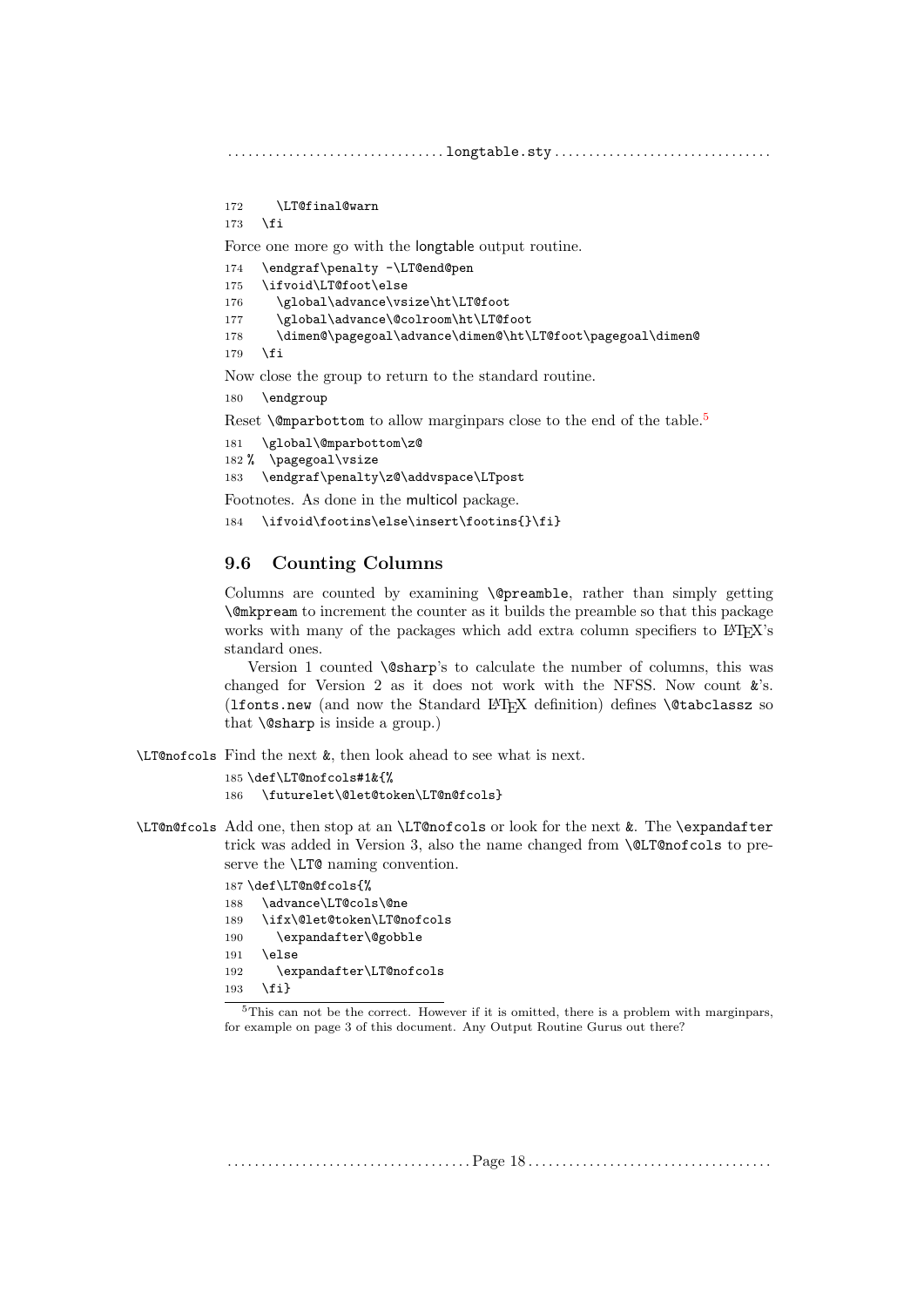## 9.7 The \\ and \kill Commands

 $\Leftrightarrow$   $\Leftrightarrow$  The internal definition of  $\Leftrightarrow$  In the  $*$  form, insert a  $\not\in$  and  $\Leftrightarrow$   $\Leftrightarrow$   $\Leftrightarrow$   $\Leftrightarrow$   $\Leftrightarrow$   $\Leftrightarrow$   $\Leftrightarrow$   $\Leftrightarrow$   $\Leftrightarrow$   $\Leftrightarrow$   $\Leftrightarrow$   $\Leftrightarrow$   $\Leftrightarrow$   $\Leftrightarrow$   $\Leftrightarrow$   $\Leftrightarrow$   $\Leftright$ (or  $\c{c}$ ).

> This star form processing was finally added in v4.05. For the previous six or seven years the comment at this point said

This definition also accepts  $\lambda$ , which acts in the same way as  $\lambda$ . tabular does this, but longtable probably ought to make  $\iota$  prevent page breaking.

{\ifnum0='}\fi added in version 3.01, required if the first entry is empty. The above in fact is not good enough, as with array package it can introduce a {} group in math mode, which changes the spacing. So use the following variant. Added in v3.14.

```
194 \protected\def\LT@tabularcr{%
195 \relax\iffalse{\fi\ifnum0='}\fi
196 \@ifstar
197 {\def\crcr{\LT@crcr\noalign{\nobreak}}\let\cr\crcr
198 \LT@t@bularcr}%
199 {\LT@t@bularcr}}
```
\LT@crcr

200 \let\LT@crcr\crcr

\LT@setprevdepth This will be redefined to set the \prevdepth at the start of a chunk.

201 \let\LT@setprevdepth\relax

```
\LT@t@bularcr
```
202 \def\LT@t@bularcr{%

Increment the counter, and do tabular's  $\setminus \setminus$  or finish the chunk. The \expandafter trick was added in Version 3. Set the \prevdepth at the start of a new chunk. (Done here so not set in header chunks).

```
203 \global\advance\LT@rows\@ne
204 \ifnum\LT@rows=\LTchunksize
205 \gdef\LT@setprevdepth{%
206 \prevdepth\z@
207 \global\let\LT@setprevdepth\relax}%
208 \expandafter\LT@xtabularcr
209 \else
210 \iint num0=' {\} \fi211 \expandafter\LT@LL@FM@cr
212 \{f_i\}
```
\LT@xtabularcr This just looks for an optional argument.

```
213 \def\LT@xtabularcr{%
```

```
214 \@ifnextchar[\LT@argtabularcr\LT@ntabularcr}
```
\LT@ntabularcr The version with no optional argument. \ifnum0='{\fi} added in version 3.01. Changed in 3.14. 215 \def\LT@ntabularcr{% 216  $\iint_{\mathbb{R}}$   $216$ 217 \LT@echunk  $218$  \LT@start . . . . . . . . . . . . . . . . . . . . . . . . . . . . . . . . . . . . Page 19 . . . . . . . . . . . . . . . . . . . . . . . . . . . . . . . . . . . .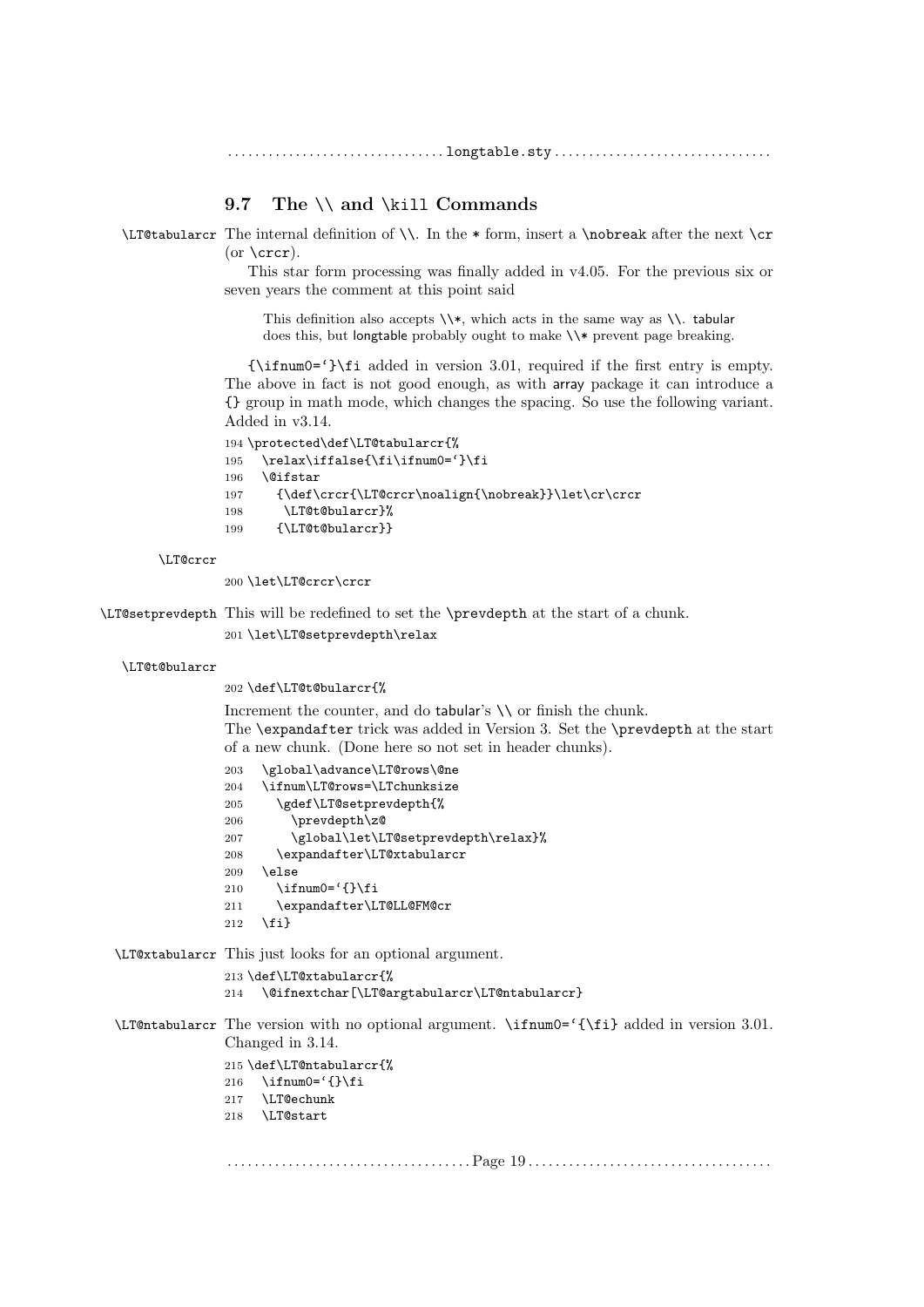- 219 \unvbox\z@
- 220 \LT@get@widths
- 221 \LT@bchunk}

\LT@argtabularcr The version with an optional argument. \ifnum0='{\fi} added in version 3.01. Changed in 3.14.

- 222 \def\LT@argtabularcr[#1]{% 223 \ifnum0= $\{ \} \$ fi
- 224 \ifdim #1>\z@
- 225 \unskip\@xargarraycr{#1}%  $226 \text{ kg}$
- 
- 227 \@yargarraycr{#1}%
- 228  $\setminus$ fi

Add the dummy row, and finish the \halign.

- 229 \LT@echunk
- 230 \LT@start
- $231 \text{ Vunvbox}z@$
- 232 \LT@get@widths
- 233 \LT@bchunk}

\LT@echunk This ends the current chunk, and removes the dummy row.

- 234 \def\LT@echunk{%
- 235 \crcr\LT@save@row\cr\egroup

236 \global\setbox\LT@gbox\lastbox

The following line was added in  $v4.05$ . longtable relies on **\lineskip** glue (which is 0pt) to provide break points between each row so the table may be split into pages.

Previous releases left the \lineskip glue at the end of each chunk that had been added when the dummy row was added. There was no glue at the start of the next chunk as T<sub>EX</sub> normally does not put **\lineskip** glue at the top of a box. This meant that normally the chunks fitted together perfectly, however \noalign material at a chunk boundary came before the first row of the next chunk but after the lineskip glue at the end of this chunk. This is the wrong place, e.g., it means even a \penalty10000 does not stop a break as the \lineskip glue in the previous item on the list provides a legal breakpoint. So now remove the \lineskip glue that was before the dummy row and introduce \LT@setprevdepth to set the \prevdepth at the start of the next chunk, to make sure \lineskip glue is added later.

```
237 \unskip
```
- 238 \egroup}
- \LT@entry We here give the 'basic' definition of \LT@entry, namely that used in alignment templates. It has a \kern only if the maximum is imposed from a different chunk. The \ifhmode test reveals the first entry, when we don't want to add an &.
	- 239 \def\LT@entry#1#2{%
	- 240 \ifhmode\@firstofone{&}\fi\omit
	- 241 \ifnum#1=\c@LT@chunks
	- 242 \else
	- 243 \kern#2\relax
	- 244  $\{f_i\}$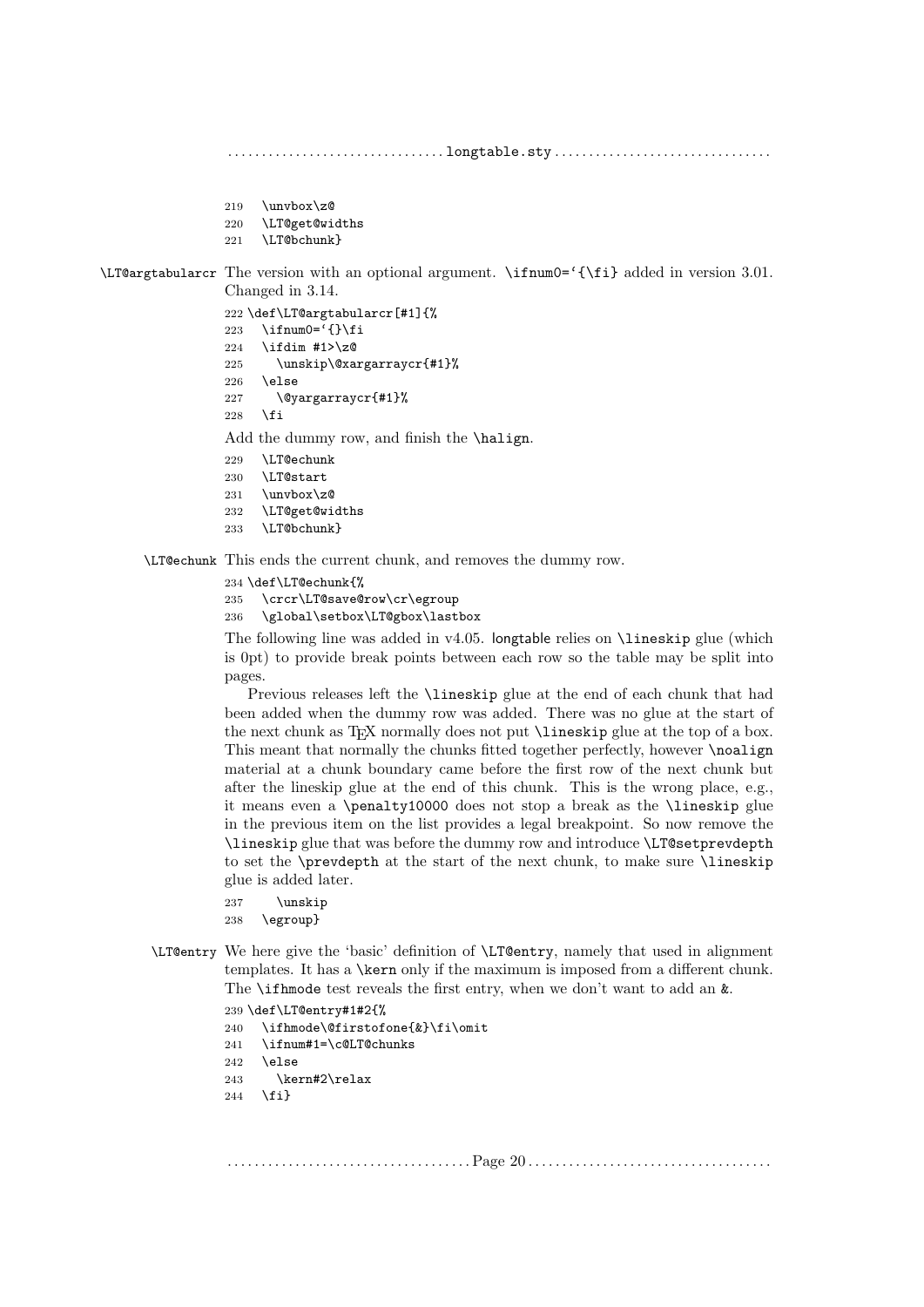\LT@entry@chop This definition for the argument of \LT@save@row is used to scrap all those maxima which could not be verified because they occur after the end of the table. This can happen only if a table has been shortened (or the sequencing got mixed up) since the previous run. Note that this is premature: the last chunk still is going to be set, and with the chopped limits.

|     | 245 \def\LT@entry@chop#1#2{% |
|-----|------------------------------|
| 246 | \noexpand\LT@entry           |
| 247 | {\ifnum#1>\c@LT@chunks       |
| 248 | $1$ { $0pt$ $%$              |
| 249 | \else                        |
| 250 | $#1$ + $2%$                  |
| 251 | $\{f_i\}$                    |

\LT@entry@write To write an entry for the aux file, we use a slightly surprising definition which has the sole purpose of avoiding overfull lines (which might break T<sub>E</sub>X's limits when reading the aux file, probably you'd need to have a few hundred columns before this happened but...).

```
252 \def\LT@entry@write{%
253 \noexpand\LT@entry^^J%
254 \@spaces}
```
- \LT@kill This ends the current chunk as above, but strips off two rows, the 'dummy row' and the 'killed row' before starting the next chunk. Since V3.04, the old chunk is reboxed at the start of the box containing the next chunk. This allows \kill to be used in headers, which must be processed in a single box.
	- 255 \def\LT@kill{%
	- 256 \LT@echunk
	- 257 \LT@get@widths
	- 258 \expandafter\LT@rebox\LT@bchunk}
- \LT@rebox Drop the old chunk (box0) back at the top of the new chunk, removing the killed row. This macro added at V3.04.

259 \def\LT@rebox#1\bgroup{%

- 260 #1\bgroup
- $261$  \unvbox\z@
- 262 \unskip
- 263 \setbox\z@\lastbox}

#### 9.8 The Dummy Row

The dummy row is kept inside of the macro \LT@save@row.

\LT@blank@row Create a blank row if we are not using the info in the .aux file.

```
\LT@build@blank
264 \def\LT@blank@row{%
```
265 \xdef\LT@save@row{\expandafter\LT@build@blank

266 \romannumeral\number\LT@cols 001 }}

Whoops! What's that supposed to be? A drop-in replacement for the first task of Appendix D in the TFXbook. The \romannumeral produces \LT@cols instances of m followed by i. The below macro then replaces the ms by appropriate entries. 267 \def\LT@build@blank#1{%

268 \if#1m%

. . . . . . . . . . . . . . . . . . . . . . . . . . . . . . . . . . . . Page 21 . . . . . . . . . . . . . . . . . . . . . . . . . . . . . . . . . . . .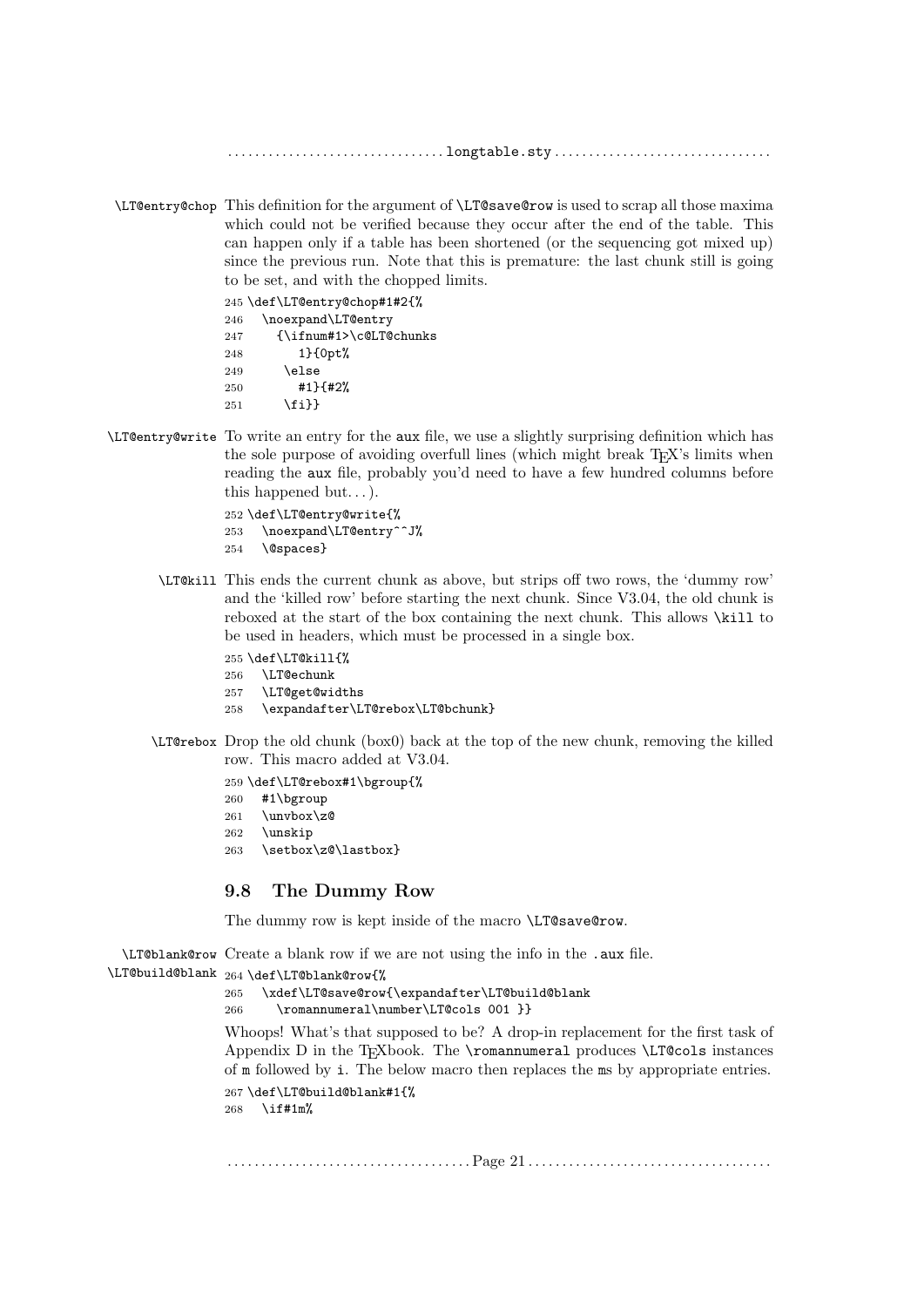- 269 \noexpand\LT@entry{1}{0pt}%
- 270 \expandafter\LT@build@blank
- $271 \quad \text{if}$

\LT@make@row Prior to version 4, by default did not use information in the .aux file but now we can define \LT@make@row to use the .aux file, even on the 'draft' passes.

```
272 \def\LT@make@row{%
273 \global\expandafter\let\expandafter\LT@save@row
274 \csname LT@\romannumeral\c@LT@tables\endcsname
275 \ifx\LT@save@row\relax
276 \LT@blank@row
```
Now a slightly difficult part comes. Before we decide making the template from the .aux file info we check that the number of fields has remained the same. If it hasn't, either the table format has changed, or we have the wrong table altogether. In both cases, we decide to better drop all gathered information and start over.

The expansion between !...! below will be empty if the number of  $\Leftrightarrow$   $\Leftrightarrow$   $\Leftrightarrow$   $\Leftrightarrow$   $\Leftrightarrow$   $\Leftrightarrow$   $\Leftrightarrow$   $\Leftrightarrow$   $\Leftrightarrow$   $\Leftrightarrow$   $\Leftrightarrow$   $\Leftrightarrow$   $\Leftrightarrow$   $\Leftrightarrow$   $\Leftrightarrow$   $\Leftrightarrow$   $\Leftrightarrow$   $\Leftrightarrow$   $\Leftrightarrow$   $\Leftright$ macros including arguments in \LT@save@row is equal to \LT@cols. If it is not empty, we throw the row away and start from scratch.

```
277 \else
278 {\let\LT@entry\or
279 \if!%
280 \ifcase\expandafter\expandafter\expandafter\LT@cols
281 \expandafter\@gobble\LT@save@row
282 \or
283 \else
284 \relax
285 \fi
286 !%
287 \else
288 \aftergroup\LT@blank@row
289 \fi}%
290 \fi}
```
\setlongtables Redefine \LT@make@row to use information in the .aux file, if there is a saved row for this table with the right number of columns.

> Since Version 3.02, longtable has used the internal counter \c@LT@tables rather than the L<sup>A</sup>T<sub>EX</sub> counter table. The warning message was added at V3.04, as was the \global, to stop save-stack overflow.

> Since Version 4.01 \setlongtables does nothing as it is not needed, but is defined as \relax for the benefit of old documents.

291 \let\setlongtables\relax

\LT@get@widths This is the heart of longtable. If it were not for the table head and foot, this macro together with the modified \\ command would form the basis of quite a simple little package file for long tables. It is closely modelled on the \endvrulealign macro of appendix D of the TEXbook.

292 \def\LT@get@widths{%

\global added at V3.04, to stop save-stack overflow.

Loop through the last row, discarding glue, and saving box widths. At V3.04 changed the scratch box to 2, as the new \kill requires that \box0 be preserved.

. . . . . . . . . . . . . . . . . . . . . . . . . . . . . . . . . . . . Page 22 . . . . . . . . . . . . . . . . . . . . . . . . . . . . . . . . . . . .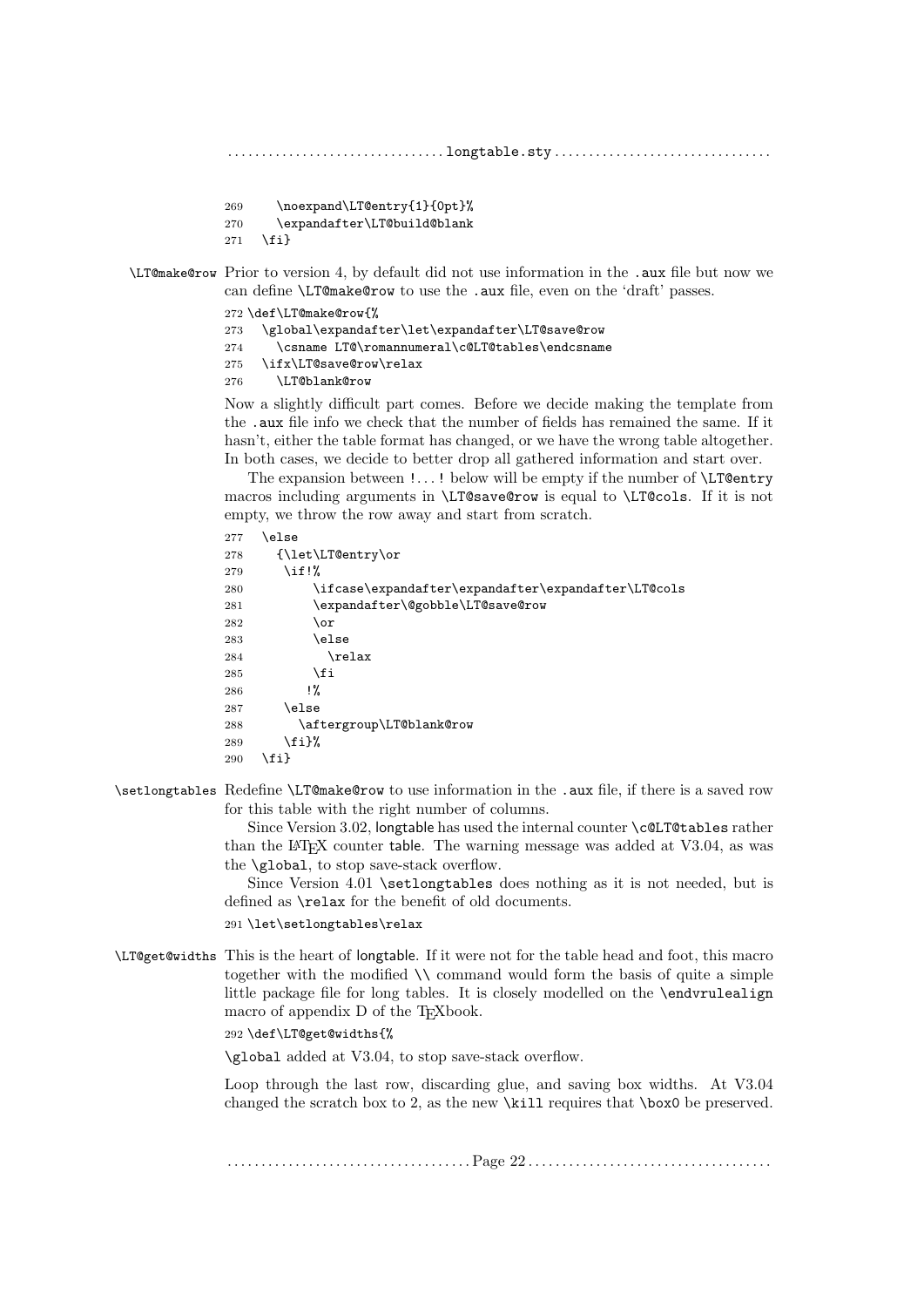```
293 \setbox\tw@\hbox{%
294 \unhbox\LT@gbox
295 \let\LT@old@row\LT@save@row
296 \global\let\LT@save@row\@empty
297 \count@\LT@cols
298 \loop
299 \unskip
300 \setbox\tw@\lastbox
301 \ifhbox\tw@
302 \LT@def@row
303 \advance\count@\m@ne
304 \repeat}%
Remember the widths if we are in the first chunk.
305 \ifx\LT@@save@row\@undefined
```

```
306 \let\LT@@save@row\LT@save@row
307 \quad \text{if }
```
\LT@def@row Add a column to the dummy row. Name changed from \defLT@save@row in Version 3, to preserve the \LT@ naming convention.

```
308 \def\LT@def@row{%
```
We start by picking the respective entry from our old row. These redefinitions of \LT@entry are local to the group started in \LT@get@widths.

```
309 \let\LT@entry\or
310 \edef\@tempa{%
311 \ifcase\expandafter\count@\LT@old@row
312 \times 122313 {1}{0pt}%
314 \fi}%
Now we tack the right combination in front of \LT@save@row:
315 \let\LT@entry\relax
```

```
316 \xdef\LT@save@row{%
```
- \LT@entry
- \expandafter\LT@max@sel\@tempa
- \LT@save@row}}
- \LT@max@sel And this is how to select the right combination. Note that we take the old maximum information only if the size does not change in either direction. If the size has grown, we of course have a new maximum. If the size has shrunk, the old maximum (which was explicitly not enforced because of being in the current chunk) is invalid, and we start with this chunk as the new size. Note that even in the case of equality we must use the \the\wd\tw@ construct instead of #2 because #2 might be read in from the file, and so could have  $\text{Catcode 11}$  versions of p and t in it which we want to be replaced by their 'proper' \catcode 12 versions.

 \def\LT@max@sel#1#2{% {\ifdim#2=\wd\tw@ #1% \else \number\c@LT@chunks \fi}% {\the\wd\tw@}}

. . . . . . . . . . . . . . . . . . . . . . . . . . . . . . . . . . . . Page 23 . . . . . . . . . . . . . . . . . . . . . . . . . . . . . . . . . . . .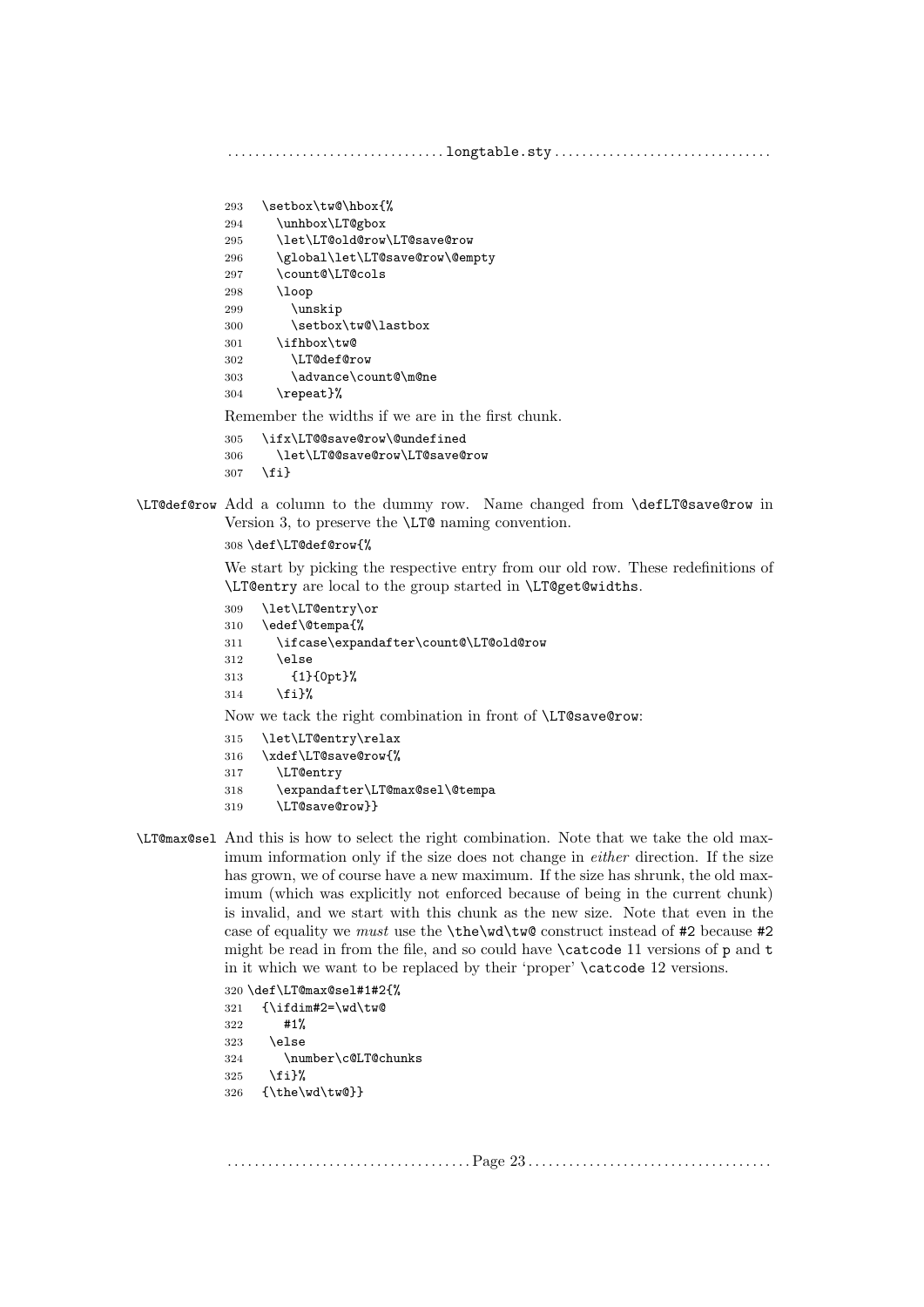## 9.9 The \hline Command

\LT@hline \hline and \hline\hline both produce two lines. The only difference being the glue and penalties between them. This is so that a page break at a \hline produces a line on both pages.<sup>[6](#page-23-0)</sup> Also this \hline is more like a \cline{1-\LT@cols}. tabular's \hline would draw lines the full width of the page.

> \def\LT@hline{% \noalign{\ifnum0='}\fi \penalty\@M \futurelet\@let@token\LT@@hline}

\LT@@hline This code is based on \cline. Two copies of the line are produced, as described above.

```
331 \def\LT@@hline{%
332 \ifx\@let@token\hline
333 \global\let\@gtempa\@gobble
334 \gdef\LT@sep{\penalty-\@medpenalty\vskip\doublerulesep}%
335 \else
336 \global\let\@gtempa\@empty
337 \gdef\LT@sep{\penalty-\@lowpenalty\vskip-\arrayrulewidth}%
338 \fi
339 \iint_{\mathbb{R}} 339340 \multispan\LT@cols
341 \unskip\leaders\hrule\@height\arrayrulewidth\hfill\cr
342 \noalign{\LT@sep}%
343 \multispan\LT@cols
344 \unskip\leaders\hrule\@height\arrayrulewidth\hfill\cr
345 \noalign{\penalty\@M}%
346 \@gtempa}
```
#### 9.10 Captions

 $\LTepsilon$  The caption is  $\text{LTe}({a parbox with the table's caution}$ 

```
347 \def\LT@caption{%
           348 \noalign\bgroup
           349 \@ifnextchar[{\egroup\LT@c@ption\@firstofone}\LT@capti@n}
\LT@c@ption Caption command (with [optional argument]). \protect added in Version 3.
           \fnum@table added at V3.05.
           350 \def\LT@c@ption#1[#2]#3{%
           351 \LT@makecaption#1\fnum@table{#3}%
           352 \def\@tempa{#2}%
           353 \ifx\@tempa\@empty\else
           354 {\let\\\space
           355 \addcontentsline{\ext@table}{table}{\protect\numberline{\thetable}{#2}}}%
           356 \fi}
```
\LT@capti@n Caption command (no [optional argument])

\def\LT@capti@n{%

\@ifstar

. . . . . . . . . . . . . . . . . . . . . . . . . . . . . . . . . . . . Page 24 . . . . . . . . . . . . . . . . . . . . . . . . . . . . . . . . . . . .

<span id="page-23-0"></span><sup>&</sup>lt;sup>6</sup>longtable has always done this, but perhaps it would be better if hlines were *omitted* at a page break, as the head and foot usually put a hline here anyway.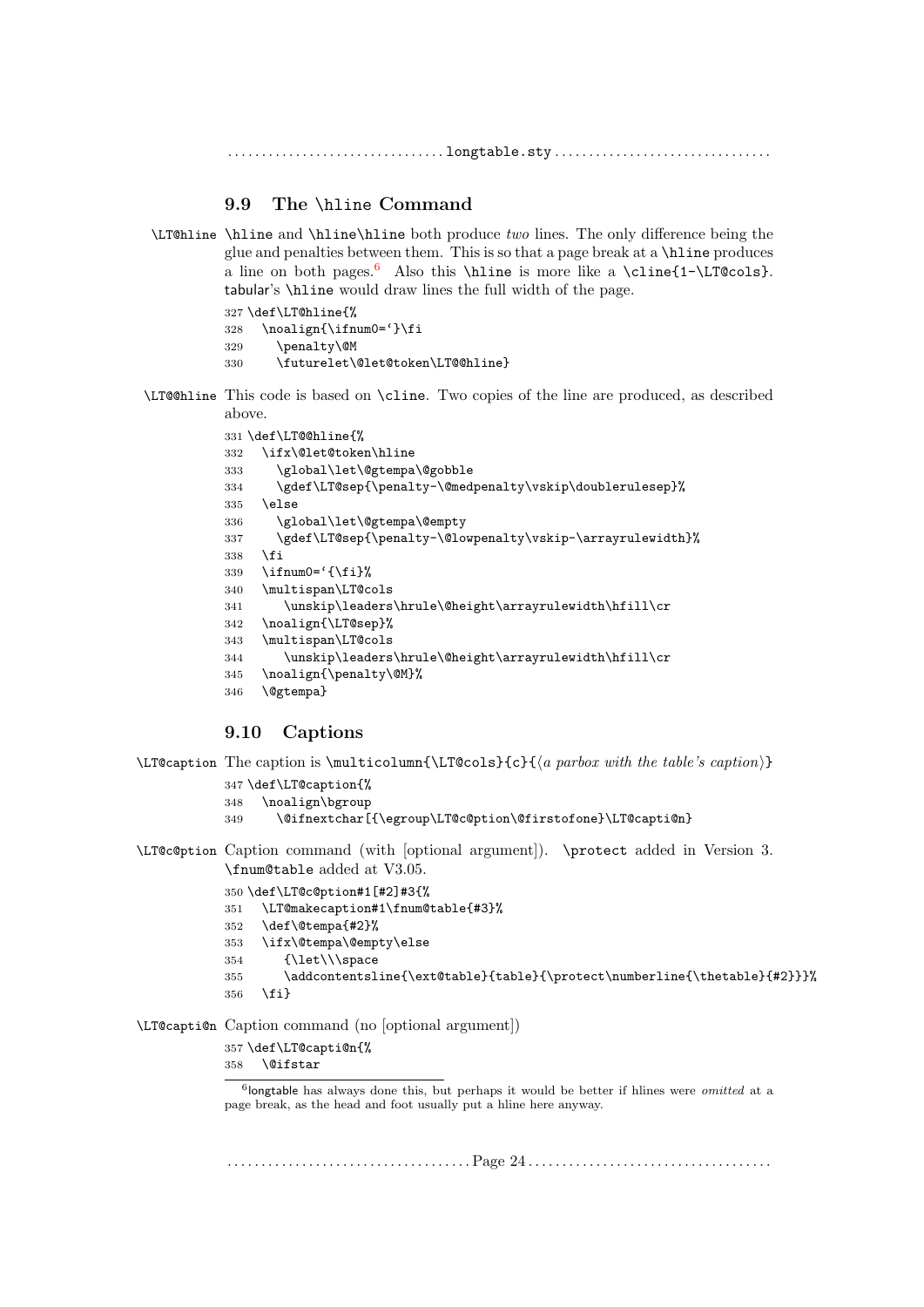```
. . . . . . . . . . . . . . . . . . . . . . . . . . . . . . . . longtable.sty . . . . . . . . . . . . . . . . . . . . . . . . . . . . . . . .
                359 {\egroup\LT@c@ption\@gobble[]}%
                360 {\egroup\@xdblarg{\LT@c@ption\@firstofone}}}
\LT@makecaption Put the caption in a box of width 0pt, so that it never affects the column widths.
                Inside that is a \parbox of width \LTcapwidth.
                 361 \def\LT@makecaption#1#2#3{%
                362 \LT@mcol\LT@cols c{\hbox to\z@{\hss\parbox[t]\LTcapwidth{%
                Based on article class \@makecaption, #1 is \@gobble in star form, and
                 \@firstofone otherwise.
                 363 \reset@font
                364 \sbox\@tempboxa{#1{#2: }#3}%
                365 \ifdim\wd\@tempboxa>\hsize
                366 #1{#2: }#3%
                367 \else
                368 \hbox to\hsize{\hfil\box\@tempboxa\hfil}%
                369 \fi
                370 \endgraf\vskip\baselineskip}%
                371 \hss}}}
```
## 9.11 The Output Routine

The method used here for interfacing a special purpose output routine to the standard LATEX routine is lifted straight out of F. Mittelbach's multicol package.

\LT@output Actually this is not so bad, with FM leading the way.

```
372 \def\LT@output{%
373 \ifnum\outputpenalty <-\@Mi
374 \ifnum\outputpenalty > -\LT@end@pen
If this was a float or a marginpar we complain.
375 \LT@err{floats and marginpars not allowed in a longtable}\@ehc
376 \else
We have reached the end of the table, on the scroll at least,
377 \setbox\z@\vbox{\unvbox\@cclv}%
378 \ifdim \ht\LT@lastfoot>\ht\LT@foot
7</sup>
379 \dimen@\pagegoal
380 \advance\dimen@\ht\LT@foot
381 \advance\dimen@-\ht\LT@lastfoot
382 \ifdim\dimen@<\ht\z@
383 \setbox\@cclv\vbox{\unvbox\z@\copy\LT@foot\vss}%
384 \@makecol
385 \@outputpage
386 \global\vsize\@colroom
387 \setbox\z@\vbox{\box\LT@head}%
End of \ifdim\dimen@<\ht\@cclc.
388 \fi
End of \ifdim \ht\LT@lastfoot > \ht\LT@foot.
389 \fi
  7An alternative would be to vsplit off a bit of the last chunk, so that the last page did not
just have head and foot sections, but it is hard to do this in a consistent manner.
```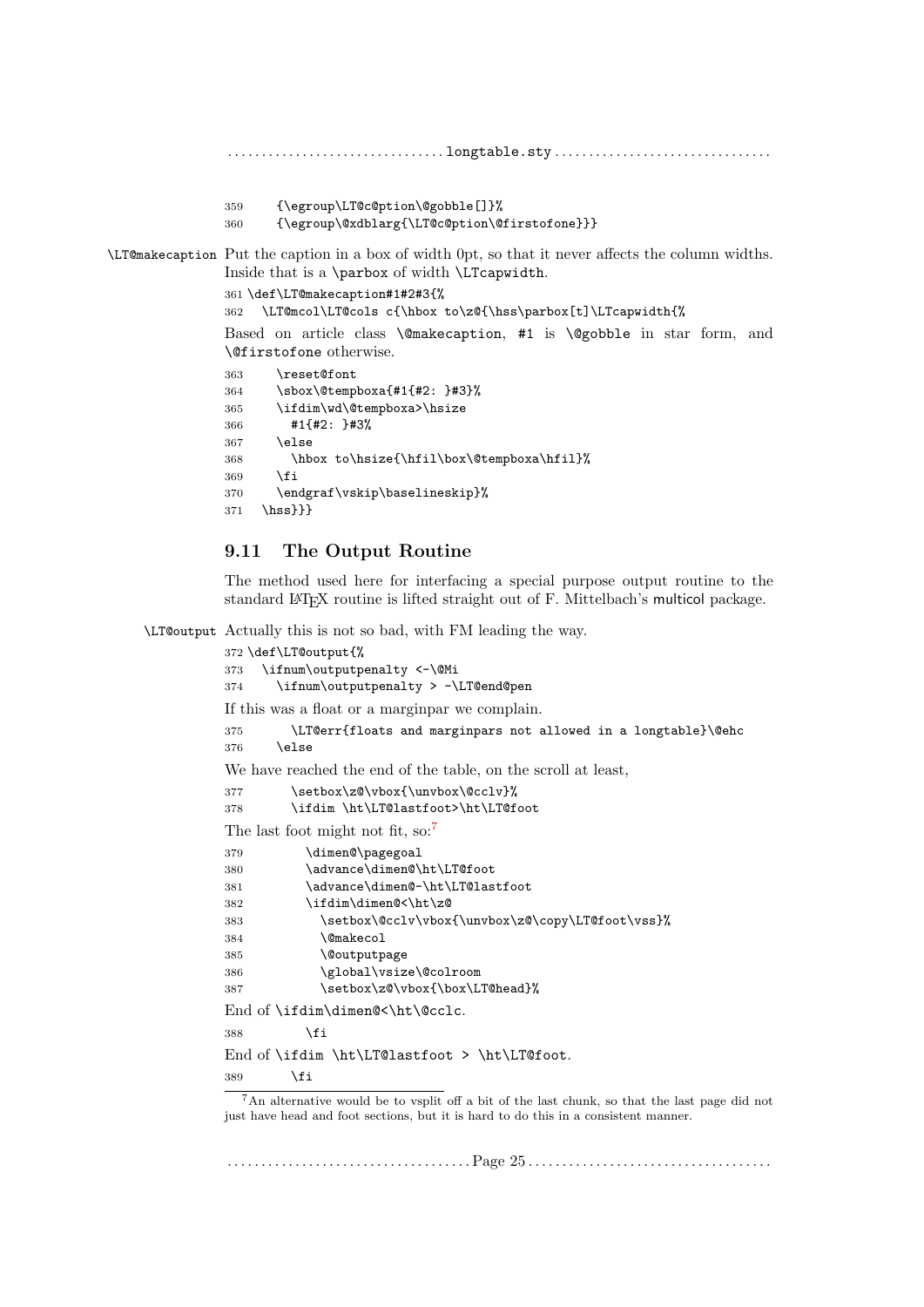Reset \@colroom. 390 % \global\@colroom\@colht 391 % \global\vsize\@colht Put the last page of the table on to the main vertical list. 392 \unvbox\z@\box\ifvoid\LT@lastfoot\LT@foot\else\LT@lastfoot\fi End of \ifnum\outputpenalty >  $-\L{Teend@pen}$ . 393 \fi Else \outputpenalty >  $-\$ \@Mi. 394 \else If we have not reached the end of the table, 395 \setbox\@cclv\vbox{\unvbox\@cclv\copy\LT@foot\vss}% 396 \@makecol 397 \@outputpage Reset \vsize. 398 \global\vsize\@colroom Put the head at the top of the next page. 399 \copy\LT@head\nobreak End of  $\int \mathrm{num}\output$   $\leftarrow \$ 400 \fi}

## 9.12 Commands for the table head and foot

\LT@end@hd@ft The core of \endhead and friends. Store the current chunk in the box specified by #1. Issue an error if the table has already started. Then start a new chunk.

```
401 \def\LT@end@hd@ft#1{%
             402 \LT@echunk
             Changed from \relax to \endgraf at V3.04, see \LT@start.
             403 \ifx\LT@start\endgraf
             404 \LT@err
             405 {Longtable head or foot not at start of table}%
             406 {Increase LTchunksize}%
             407 \fi
             408 \setbox#1\box\z@
             409 \LT@get@widths
             410 \LT@bchunk}
\endfirsthead
Call \LT@end@hd@ft with the appropriate box.
    \endhead 411 \def\endfirsthead{\LT@end@hd@ft\LT@firsthead}
```

```
\endfoot 412 \def\endhead{\LT@end@hd@ft\LT@head}
\endlastfoot 413 \def\endfoot{\LT@end@hd@ft\LT@foot}
             414 \def\endlastfoot{\LT@end@hd@ft\LT@lastfoot}
```
## 9.13 The \multicolumn command

Earlier versions needed a special 'draft' form of \multicolumn. This is not needed in version 4, and so these commands have been removed.

```
\LTmulticolumn
```
\LT@mcwarn

. . . . . . . . . . . . . . . . . . . . . . . . . . . . . . . . . . . . Page 26 . . . . . . . . . . . . . . . . . . . . . . . . . . . . . . . . . . . .